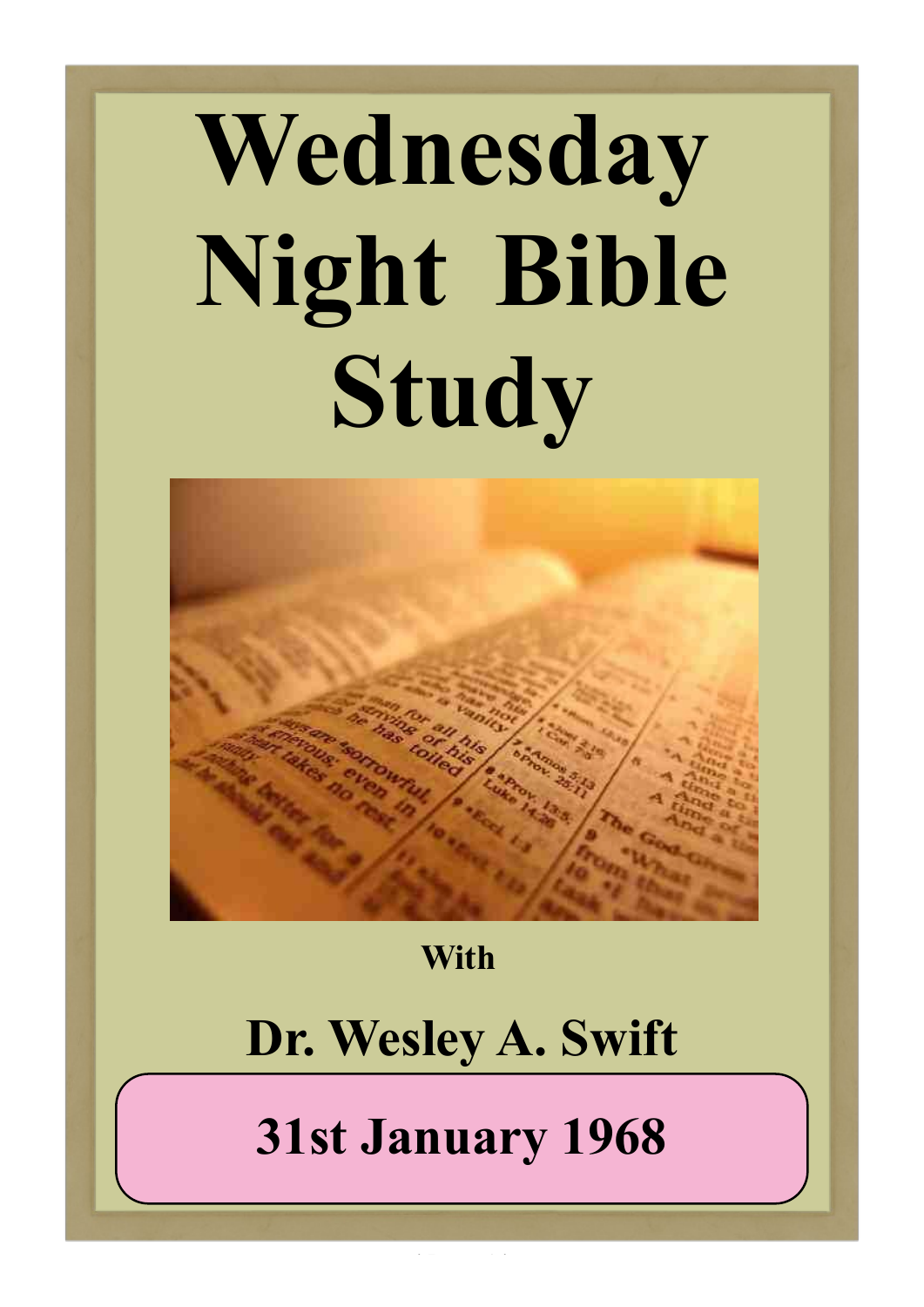## **Wednesday Night Bible Study 31st January 1968 By Dr. Wesley A. Swift**

**QUESTION**: (tape) Would you please explain what you mean when saying we would see more and more of animals attacking humans. Why is this??

**ANSWER**: Well, it is a peculiar thing, but the book of Seth talks about men that are beasts and beasts that are beasts. Seth said there are men who are bestial as well as beasts who are bestial. And then he said that in the latter days before the coming of the King, as the Beast systems rise, so also are beasts going to attack men because there are men who are beasts and beasts who are beasts. He was looking forward to the fact that the children of God's Kingdom could expect to be attacked by men who were bestial as well as the animals of the earth. Seth didn't know when this was to be, just knew it was out in the future. See? When the children of God would be fighting the Beast System ruled over by Lucifer, these were men who were bestial and beasts that were beasts would also help these men who were bestial. And thus you would have to slay the beast because they came against the Kingdom of God.

Now, the books of Enoch also talked about the latter days when the beast system would rise. And he said men would be in league with the beast who themselves were bestial.

Now, all the children of God are spirit of His spirit, life of His life. And therefore, they had a spiritual entity before they came in to the world. They are not of the world (order). They are of the Household, this family of God. This same truth is reiterated over here by the Apostle Paul over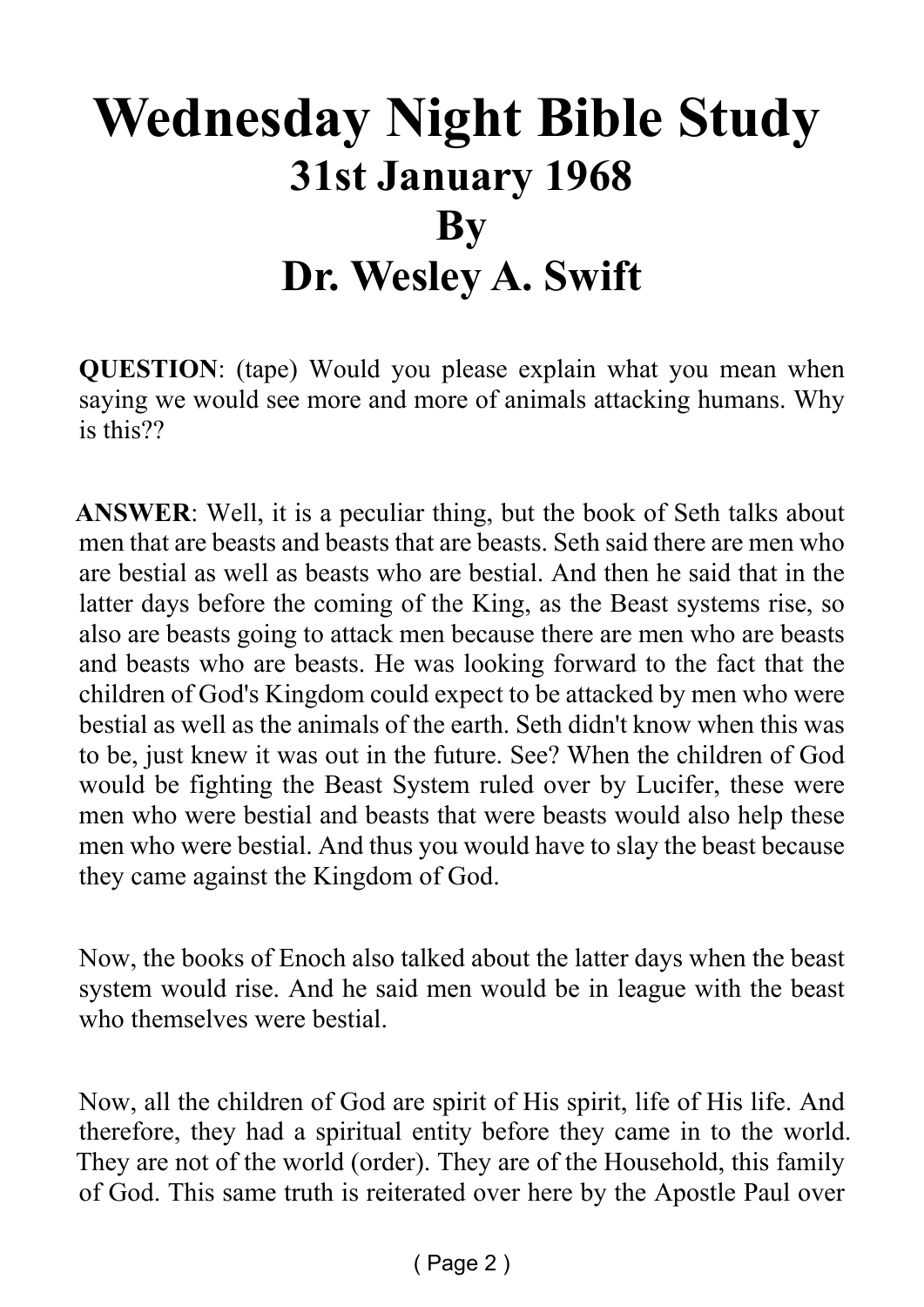#### Wednesday Night Bible Study - 31st January 1968

in the book of Corinthians, when he said: 'We have not received the spirit which is of the world, we have received the spirit which is of God. He then said: 'the natural man has not received the things of the spirit of God, for they are foolish unto Him.' Neither can he know them because they are spiritually discerned. And the natural man is also symbolized as the Beast man because he lacks the spirit of God.

The created man was called Enosh. These are the Chinese. But the Enosh is also translated beast man and this is because of not possessing the spirit of God. Their spirit in the day God created them was good. Thus establishing the Beast system, these created ones were easily confused and were identified with the Beast kingdom. So this question came up that at the end of the age beasts would attack men.

Let's take a look at the situation before WWII when Haile Selassie was head of Ethiopia. Where as he had white blood in him. Still the tribes of his land were largely Negroid. But this was where some of the children of Israel had reigned. You see, the Queen of Sheba had a son by Solomon. But since she was not of the line of Jacob/Isaac, altho she may have been white, the Priests would not let Solomon's son into the Temple. So he sent the Queen away and she went back to one of the areas she ruled over. There were Negroes in that area, but the rulers were these people of the Queens court who were white.

This son of the Queen of Sheba was Manlec I and she made him vice regent over Ethiopia. Thus this son of Solomon was king of Ethiopia , and Solomon sent 1000 Nobles of Israel and their families to make a court for this son, and then Manlec married into this line of High Israel. His seed then married back into this line of High Israel and for six or seven generations this happened so these who ruled over Ethiopia were white and Israel They named the king of Ethiopia the Lion of the tribe of Judah. This continued on until one of the relatives of the king started a vast orgy of integration, and the king line later then began to take on colour. Then a son of Manlec III recaptured the throne and cleared up the lineage. In the days of Jesus Ethiopia was ruled over by a white line of people. They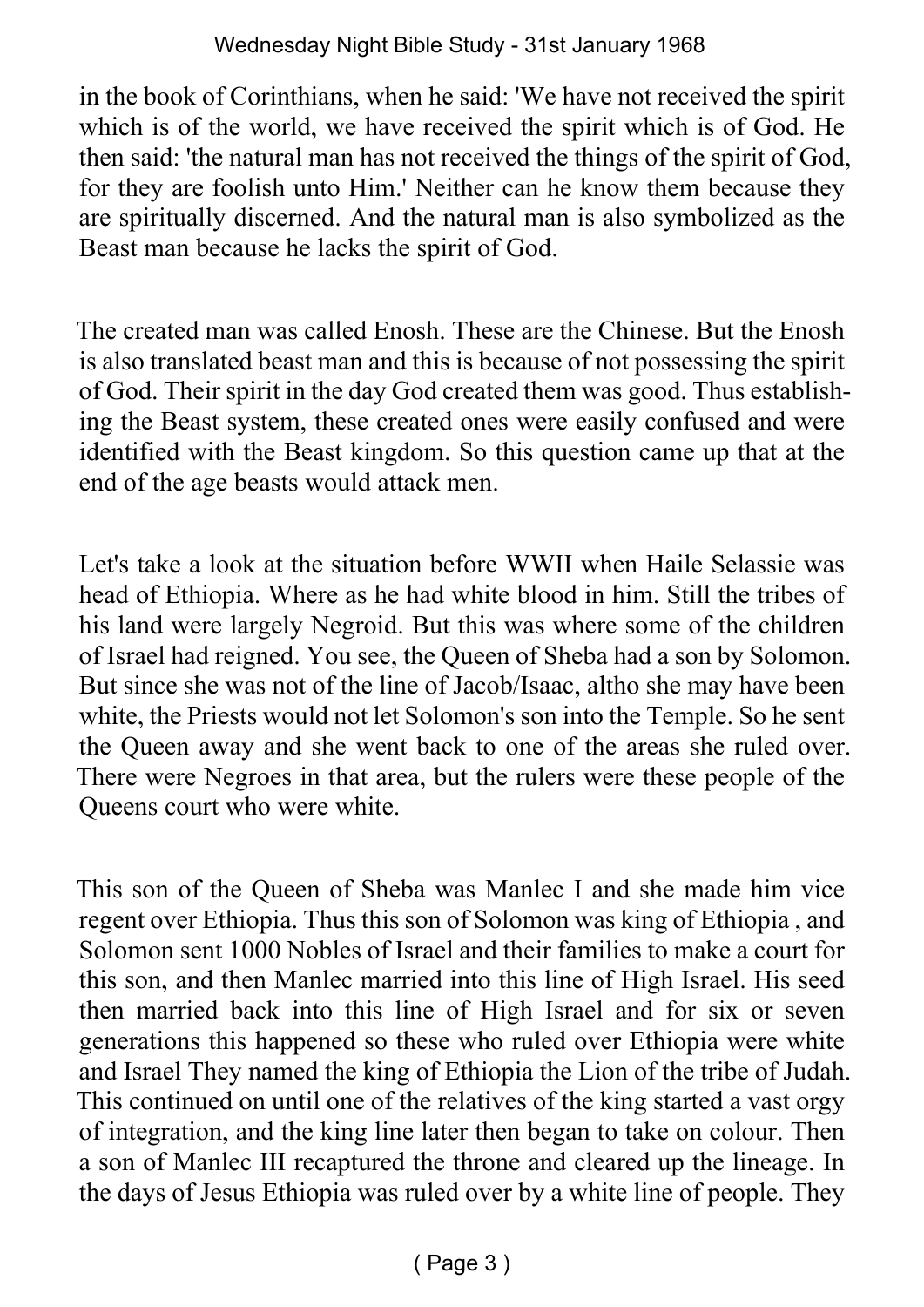had preserved their Israelite doctrines and origin and so in the days of Jesus the Queen was Queen Caddice and she was a white lady and they had regained the throne and were of the true lineage.

Now in the book of Acts you are told of this Apostle Philip who was walking down the road and here came a chariot. And in the chariot was a Eunuch from the court of Queen Caddice . This Eunuch was going to Jerusalem to the temple. Thus he had to be an Israelite, he was reading the book of Isaiah and the reason he was reading this book of Isaiah in Hebrew was because he was a Hebrew, and the religion of Ethiopia had for a long time been that of Israel coming from the Nobles who had gone over to form the court for the son of the Queen of Sheba, and Solomon.

A lot of preachers get far out and they say that this man was a Negro and salvation was extended to the Negroes first, all of which if they were very intent, they would know that no one not an Israelite could get into the Temple in those days. They were still holding to this even though Jews had taken over the Temple in the time of Jesus. But they let the Israelites come because the tithe still flowed to the Temple. Since he was reading Hebrew, this proved that he was an Israelite. And when asked by Philip if he understood what he was reading, he admitted that he didn't.

So Philip baptised him. Ethiopia was the name for all of North Africa. And back in the days when the scripture was written, the word Ethiopia didn't mean black, but only that you were a dweller in the land of Ethiopia. And the Queen of that land at that time was Queen Caddice, a white descendent from the Queen of Sheba.

Now, during the time of Christ and onward, there was intermixture of that line and Haile Selassie now has some Negro blood. The government of Ethiopia used to go out and capture prisoners and take them home and sell them to the slave traders. And Russia was the biggest buyer of slaves from Ethiopia. And so Haile Selassie would send his troops out into Samoaland and there they would capture the Negroes and sell them to Russia.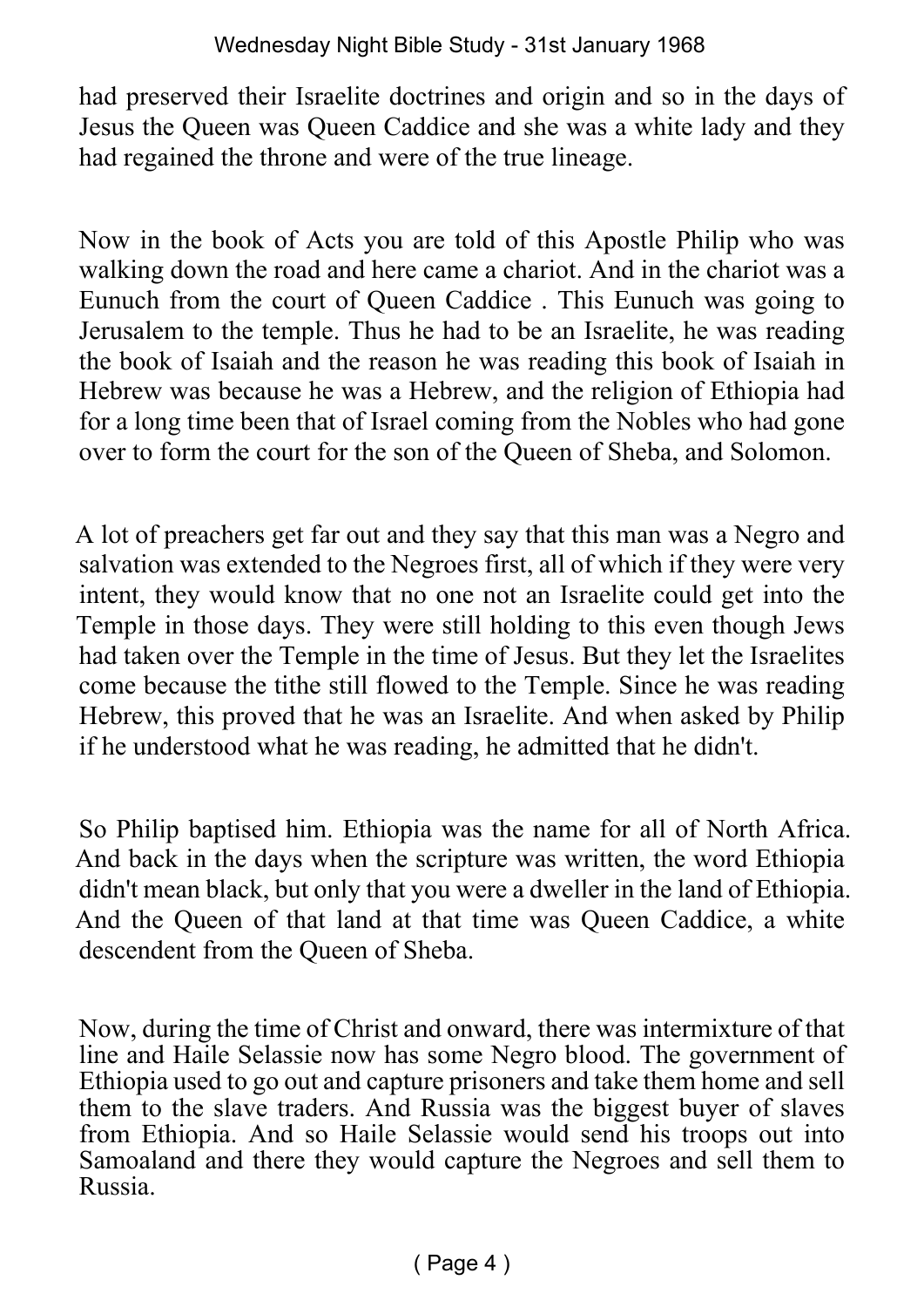The writer Pierre von Possen in his book "Days of Our Years", talks about this. Also you discover there are several volumes telling about this slave trade. But Italy owns Samoaland and the Ambassador reported home to Mussolini that Ethiopia was capturing Negroes and selling them to the Soviet Union.

So Mussolini sent notice to Haile Selassie that he had to stop this. When it didn't stop, then Mussolini declared war on Ethiopia. Now, all these preachers were telling all this silly stuff because at this time the preachers were, in general, saying that Mussolini was the Anti-Christ. And that the Old Roman Empire was being rebuilt. Well, they didn't know anything about true Israel, about the Bible. And they just thought they did. The son-in-law of Mussolini was put in charge of the Air Force. So he was fighting Ethiopia from the air while the Italian forces were fighting on the ground.

And one day 100 lions were turned loose against the Italians. These lions were trained to jump at the Italians whereas they wouldn't jump the Ethiopians. So you had prophecy literally fulfilled. Here were beasts who were men and beasts that were beasts, attacking men. So as these lions let out a great roar, then the Italian soldiers would shoot at them and then run. But then the Italians are noted for being lovers not warriors. In the years before the Germans came down into Italy, the finest brigade of all times, the Italian ski brigade, were sent to prevent the Germans coming through the Alps. They would get on their skis every evening and go home and spend the night with mamma, then next morning go up the mountain. So even the history books of fifty years ago cited that Italians were not much on fighting. They were better lovers. But Mussolini then came to the forefront and a lot of Italians were of the tribe of Gad. And they were pretty good fighters. So Mussolini had a pretty good army in Ethiopia, but they didn't like to fight lions. That was one of the instances of beasts being used in battle.

Now, about two years ago in Glassier Park in Montana and in areas around there, they had all kinds of bears in that park and through Montana. But they never worried too much about them for even Grizzly bears would move away from people. No one was allowed to take a gun into a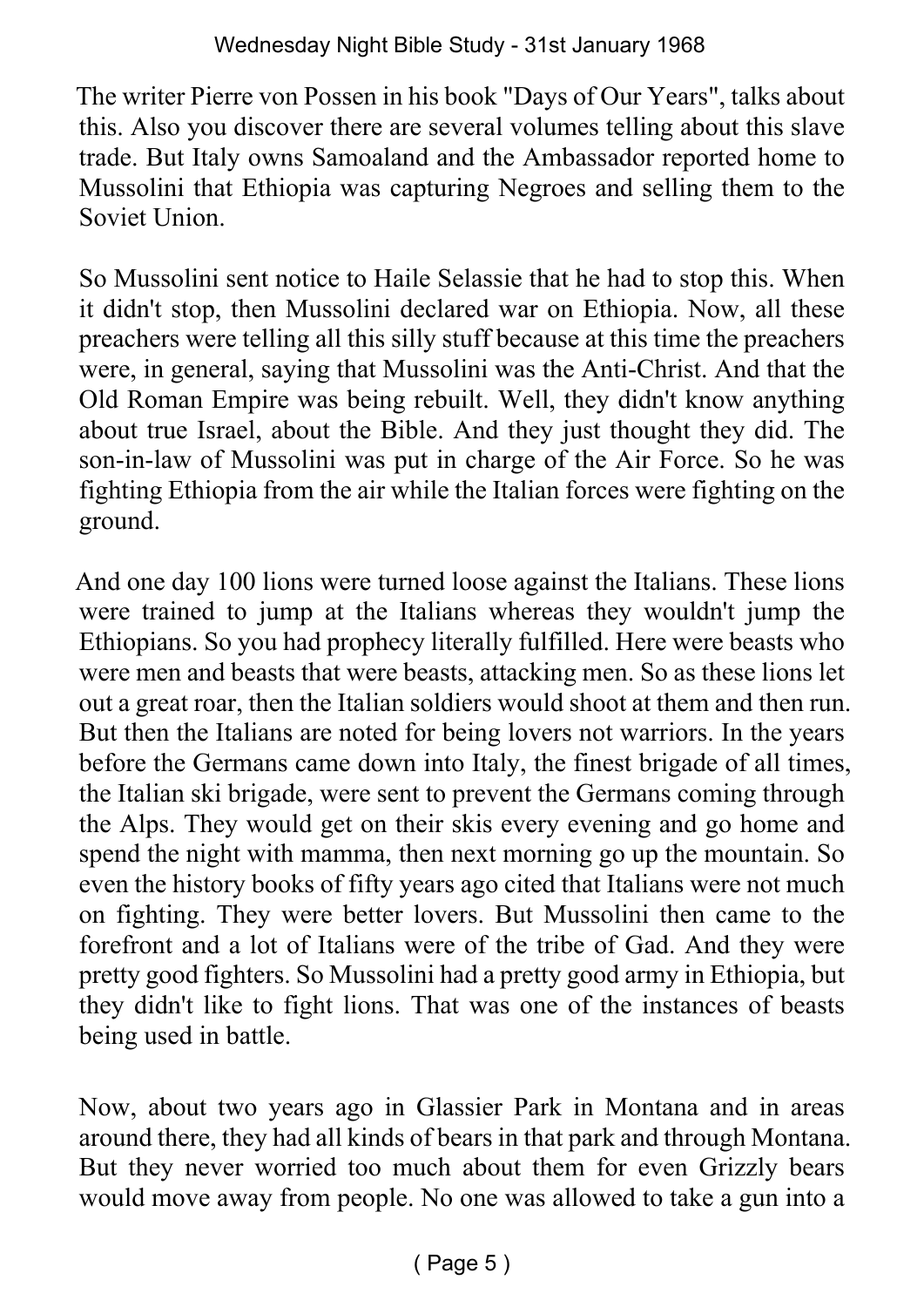National Park. But there were camps along streams where you could fish. So a man and a woman and their children were camped along the stream and a bear attacked the woman and bit and scratched her pretty bad. Her husband came running with a stick and the bear killed the man and dragged him off in the bush.

Well, this was unheard of although you would hear of people killed at times by Grizzly bears. Then about two years ago, another condition transpired, as two guys and two girls had gone out fishing. And they worked in the park but they had gone further out to camp. Suddenly, a bear started to knock over their gear. Someone said; 'get out of your sleeping bags and into a tree.' One girl tried to get out of her sleeping bag and the bear was there trying to bite her arm off. She screamed and the bear killed her and dragged her off into the woods.

There has been times when bears have attacked people in Yosemite and Red Bluff Parks. And last year in all places of National parks, bears were attacking where as normally bears will run. The black bears and brown bears can be nasty, but normally they will run. After I came back from hunting up on Shasta, a Volkswagen turned over trying to miss a bear in the road and the bear then killed the people in the Volkswagen. I was bear hunting up around Berning. But never saw anything strange. But we note that all over the country, we get reports of ferocious bears.

Coyotes also are doing the same thing. They are much like a wolf and fifty years ago, if they were in bands they would attack a man. They never did this for years. But here lately, we have reports of coyotes up around Tahoe, attacking people. They tell you that a mountain lion is a coward, but that isn't true. In early days they would drop down on a man out of trees. And you always carried a hunting knife to throw him off. But now, once again, they are once more attacking man.

We go back to the book of Seth, and it says that Lucifer takes the men who are beasts and turns them against the Kingdom which would descend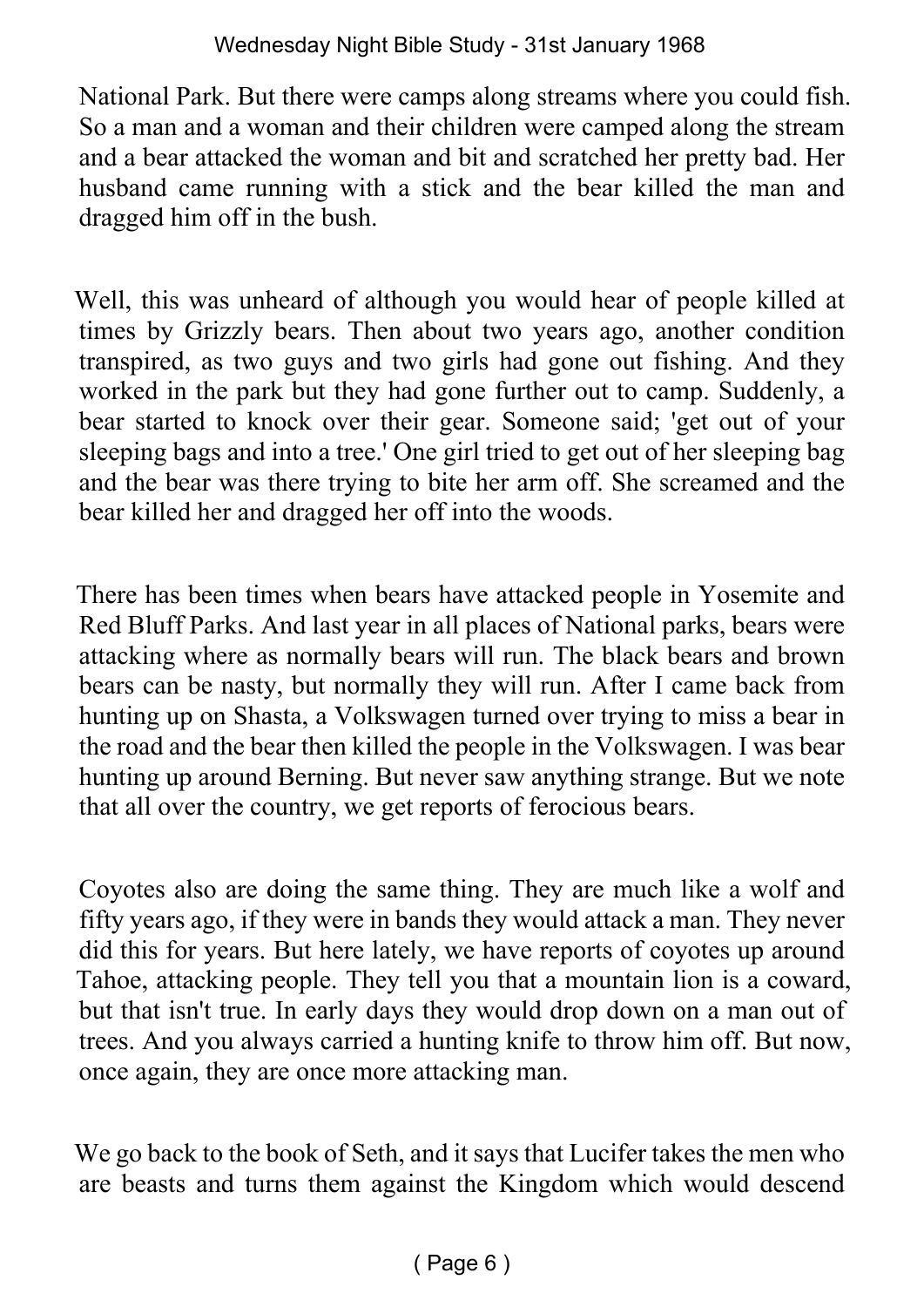from Adam through him. So he believed that a great Kingdom, would grow up from his seed. And at the end of the age a great battle would come between the Kingdom of God and the anti-Christ. The anti-God people are the same as scripture says. They are anti-Christ. Of course, Christ is a Greek word. And Seth never used that because this was way back there. These were Anti-YAHWEH people in his eyes. But we would take his writings as there would be a rampage between normal beast and the beasts of the field. And they would come against the Kingdom.

Now, in the book of Deuteronomy, chapter 7, where God speaks of Israel calling them a Holy people unto YAHWEH their God. '**Yahweh Hath Chosen You to Be a Special People Unto Himself above All the People on the Face of the Earth.' He Said: 'The Great Temptations Which Thine Eye Saw; and the Signs and Wonders, and the Mighty Hand, and the Stretched Out Arm Whereby the Lord Thy God Brought Thee Out, so Shall the Lord Thy God Do Unto All the People of Whom Thou Art Afraid. Moreover the Lord Thy God Will Send the Hornet among Them until They That Are Left and Hide Themselves from Thee Be Destroyed. And Yahweh Thy God Will Put Out These Nations before Thee Little by Little. Thou Mayest Not Consume Them at Once, Lest the Beasts of the Field Increase upon Thee**.'

So until they became more in number, as God helped Israel put out the pagan nations, He let Israel get stronger before they took each new land and thus the animals never became strong enough to destroy Israel. So he said he wouldn't destroy the pagan people to fast or the animals would then attack Israel. So at that time, animals would attack men even in Palestine. When they eventually took that land, and then scattered out in migration, always it was so that the animals would not overcome Israel.

Now, the buffalo was not such a great scourge, but the Indians lived on the buffalo. And they could travel all over and live on the buffalo. So to defeat the Indians, then they had to get rid of the buffalo. The savages were out there and the hunters killed off the buffalo. The hides were shipped all over. Even to Europe. We killed millions of buffalo. But as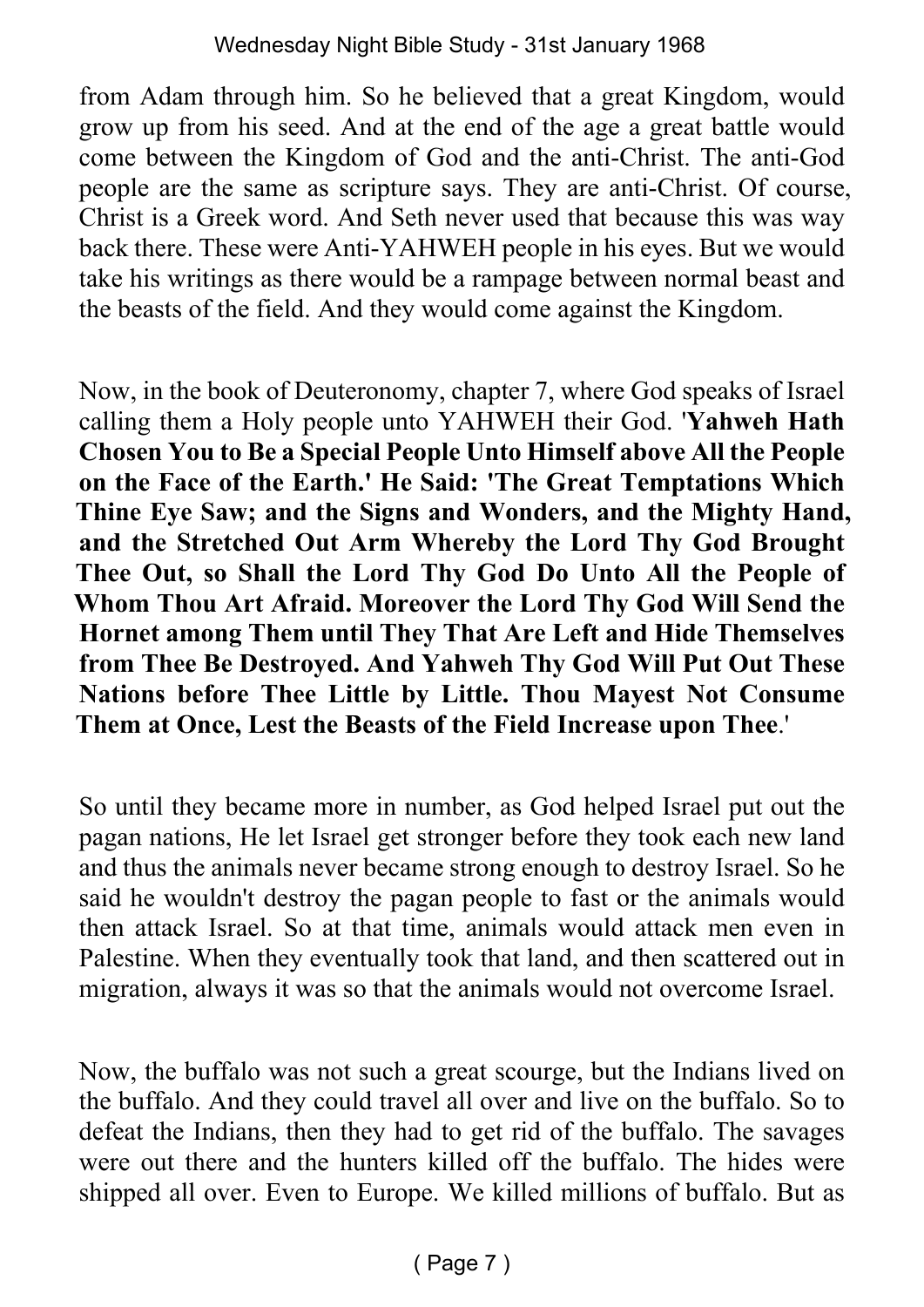the buffalo died off, the Indians didn't have such ready meals and they couldn't fight as well. But as the Indians thinned out, the great bears became more numerous. From 1918 to 1920 huge bears were everywhere. They would give a man a run for his money when they hunted them. But it was mostly for their own protection that they hunted the bears. But this shows again that in the latter days, the beasts of the field would turn on men (Adamites). Of course, one of the signs of the age was that the beasts of the Beast System as well as natural beasts would turn on Adam man.

**QUESTION:** How does the thought reach the animal beasts?

**ANSWER:** Well, don't worry about what animals think. When it comes to killing and eating, this has been a normal thing for animals for a long time. But if they are now getting ferocious against man, that is just a sign of the times. As far as Lucifer was concerned, remember, that Lucifer approached Eve. And symbolically, what type of a body did he have???

A Serpent was the emblem of his body. Hydra the serpent from the heavens. But when he seduced Eve, he had the form of a man. And all the kingdom of Lucifer from him on down, they all wore the great tunics of gold and silver with woven into this garment the emblem of the fig leaves. And the fig leaves are still a part of Buddhism and Gotmaism today in Asia. So when God came into the garden, Adam was hiding in the bushes. And God said: 'Adam, why are you hiding.' Adam said: 'Well I discovered I was naked, so I had to put clothes on.

So I put on the fig leaf.' Actually this meant he had taken or been taken over by the Luciferian system. So YAHWEH killed the animals and made a coat of skins to cover Adam and also Eve. This was a symbol of atonement. This situation is a marked pattern of the enmity between the seed of the woman (Adamites) and the seed of the serpent (Luciferians). These serpent people had legs and arms and they walked upright and so forth. And in the symbolism, Lucifer used the symbol of the serpent. But he was as a man in the great tunic and on his head was a cap a lot like the Pontiff of Rome wears which was also like that of Mystery Babylon. Only Lucifer's cap came up to a great peak and the head of the Cobra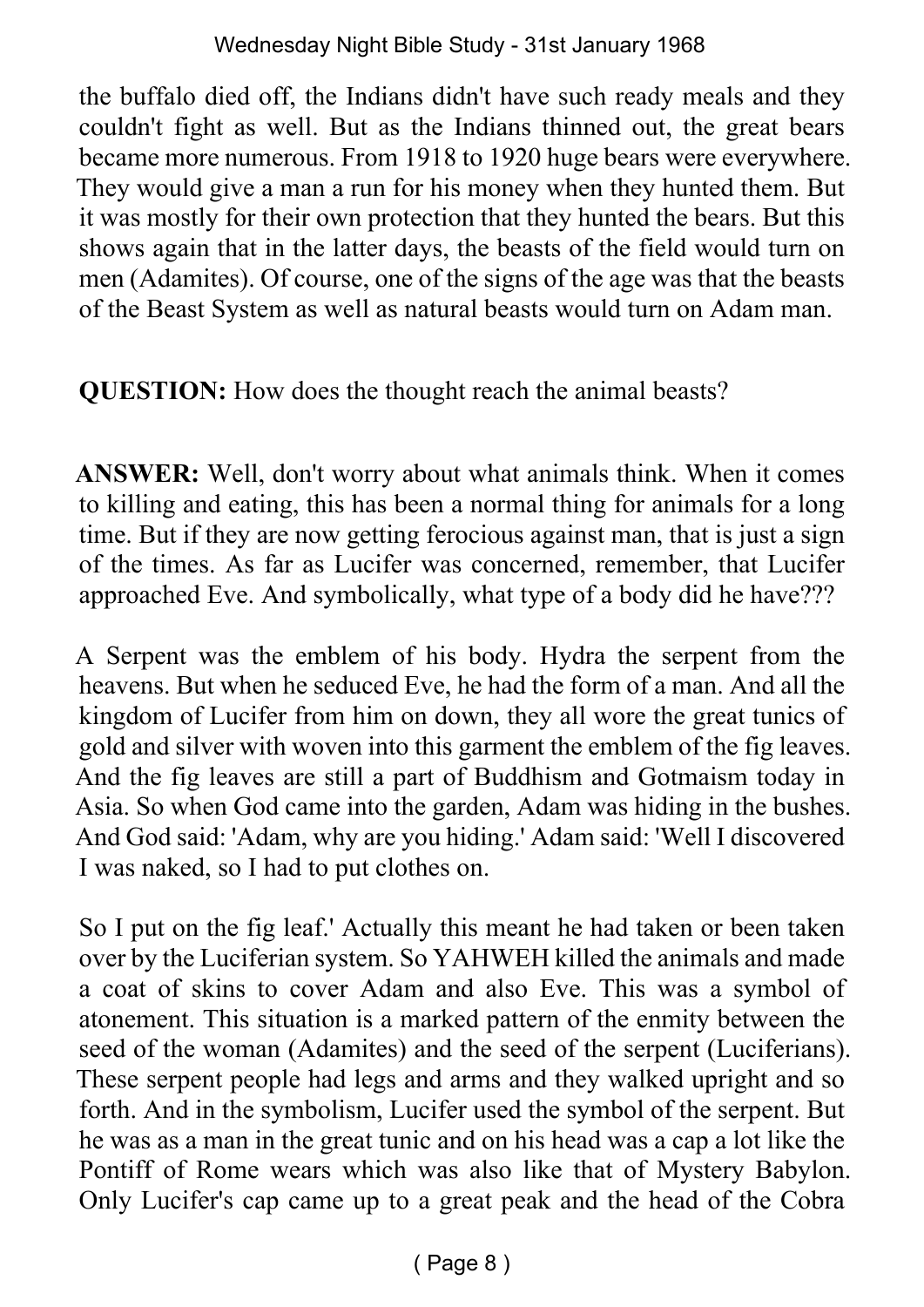made the top of the mantel for the clothes he wore. In other words, Hydra the Serpent was one of the emblems like the dragon and so forth. And it tells you in the book of Revelation that he is the serpent, the dragon, the devil. These are all the names of Lucifer because he turned people away from God.

The words Devious, Satan, Shaton-who refused to reflect the light, are words associated with Lucifer. So on Lemuria and in ancient Asia, at one time he ruled over all that area as well. And he had garments with scales like a serpent. And he wore over his head, the great mantel of the Cobra with rings of gold on top that came up to a point. In fact, the ancient city of Angkor, Puok-Angkor, that Mrs. Kennedy had to go visit in Cambodia, ( and this visit probably cost us thousands of boys lives, for they wouldn't bomb the communications lines while she was there) And for two weeks she was there. And the enemy was able to bring in reinforcements for their forces.) But this city of Temples was woven with serpents and dragons.

This was one of the ancient citadels of Lucifer. So again, when they refer to him as a serpent, this meant he was attired in this manner. But God cursed the serpent and henceforth the serpent was to craw upon its belly. This was symbolically. But then serpents no longer would have legs although the area of legs can be found in all serpents. All snakes of any kind had to crawl on their bellies because they are the symbol of Lucifer. But Lucifer was also symbolized as the Dragon and the Hydra the serpent.

We want to point out that Lilith, who fell with Lucifer, was the consort. And there were other female angels. Like (Chalandra), Tamatraze), (Doseleze). These were all female Angels who rebelled with Lucifer along with the many male angels. He had been the Exalted Cherub and like these others never kept his first estate and appeared and took on the form of a man. Therefore, there are all patterns with Lilith the serpent woman, known as the mother of the Ganges.

After the seduction of Eve by Lucifer, then Eve introduced Adam to this violation of law, and the sexual orgies of Lucifer. And Adam begat a child or children by Lilith. And this is the way she became known as the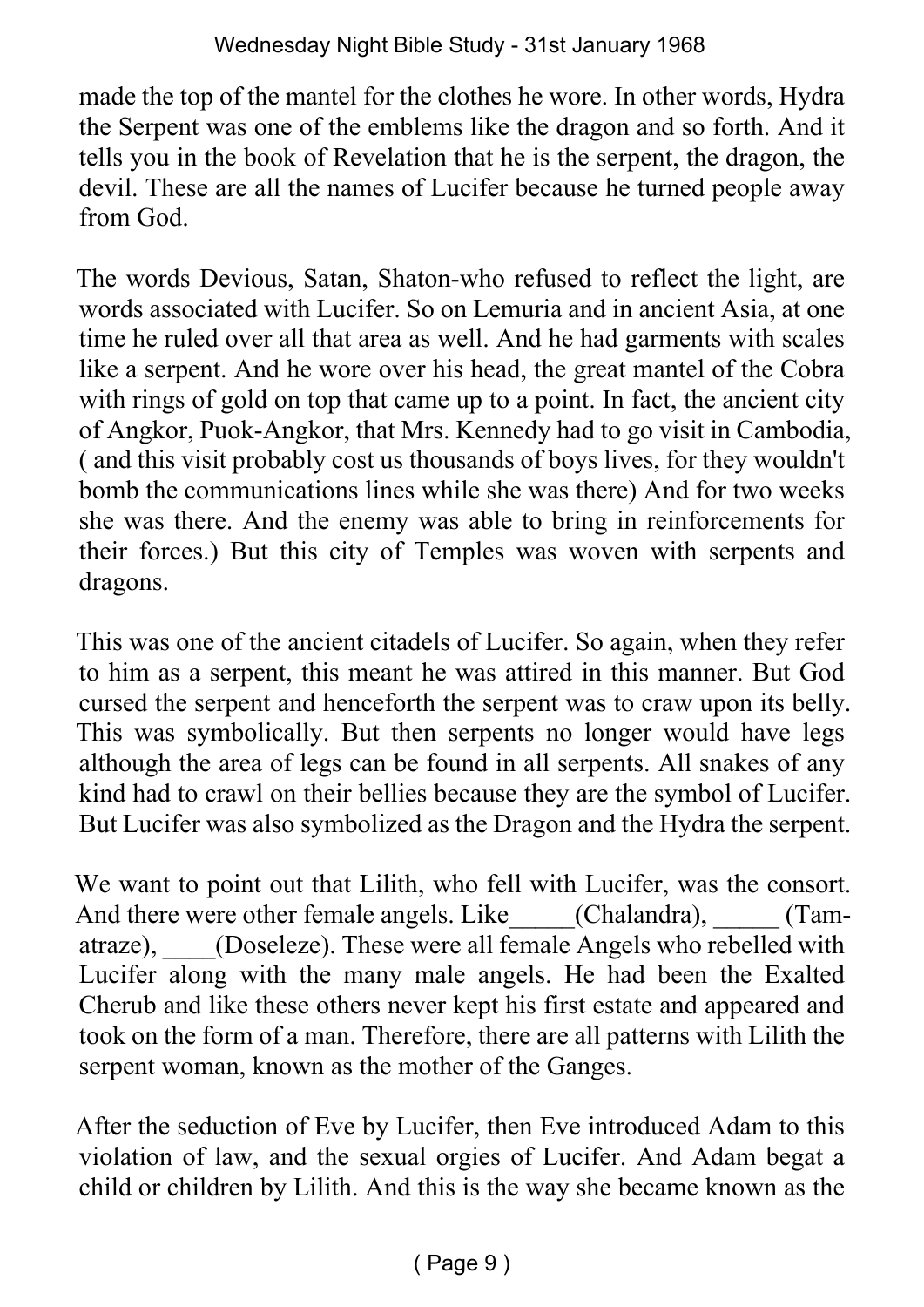mother of the Ganges. For this lineage made their dwelling place along the Ganges river. Kali is also the assassin goddess of India. In fact the assassins were a cult; a group. And they all ate, it was said, Kali's sugar.

Now, the white Hindu in India, came from the Aryans and they served YAH. They came out of Persia. They came in as a conquering force and conquered India. Then later, Abraham had children by Ketura and they were Aryans. And they also came into India and were known as the Brahmans and they served YAHWEH. Hindustan was the name of the country at that time. Then the Mongols came in again and conquered and then the worship was of Brahma, Vishnu, Siva and Kali.

The dark skinned Hindu were from Lilith and Adam and from the other dark forces there. And they go back even to pre-Adamic periods because India was mongrelised to begin with by the Negroes who came in with Lucifer. The land of India, the Bay of Bombay, used to have a great extension before the land broke off. And the Ganges river flowed for hundreds of miles further that it does today.

So we note that the Aryans brought great culture to India. The Taj Mahal was built by an Aryan king for his Aryan queen. That was a beautiful structure. And there was no idolatry in the Taj Mahal. But then the Mongols swept in and pretty well dominated India. The Alexander the Great came into India. But he went back before bringing all of India under his control. So the Mongols came back in. And under all kinds of mongrelisation and all religions, were vicious.

And the present temples of Kali marked by the assassins is quite a thing. But then no one knows how an Indian native thinks because he is not rational anyhow. He serves his pagan gods and will pay all sorts of tithe to these pagan gods even though the pagan goddess will protect these assassins who come out to prey on them if they are not careful. So all of them help keep the assassins as they pay into the temple of Kali. Great Britain passed a low against all these assassins. And the army moved out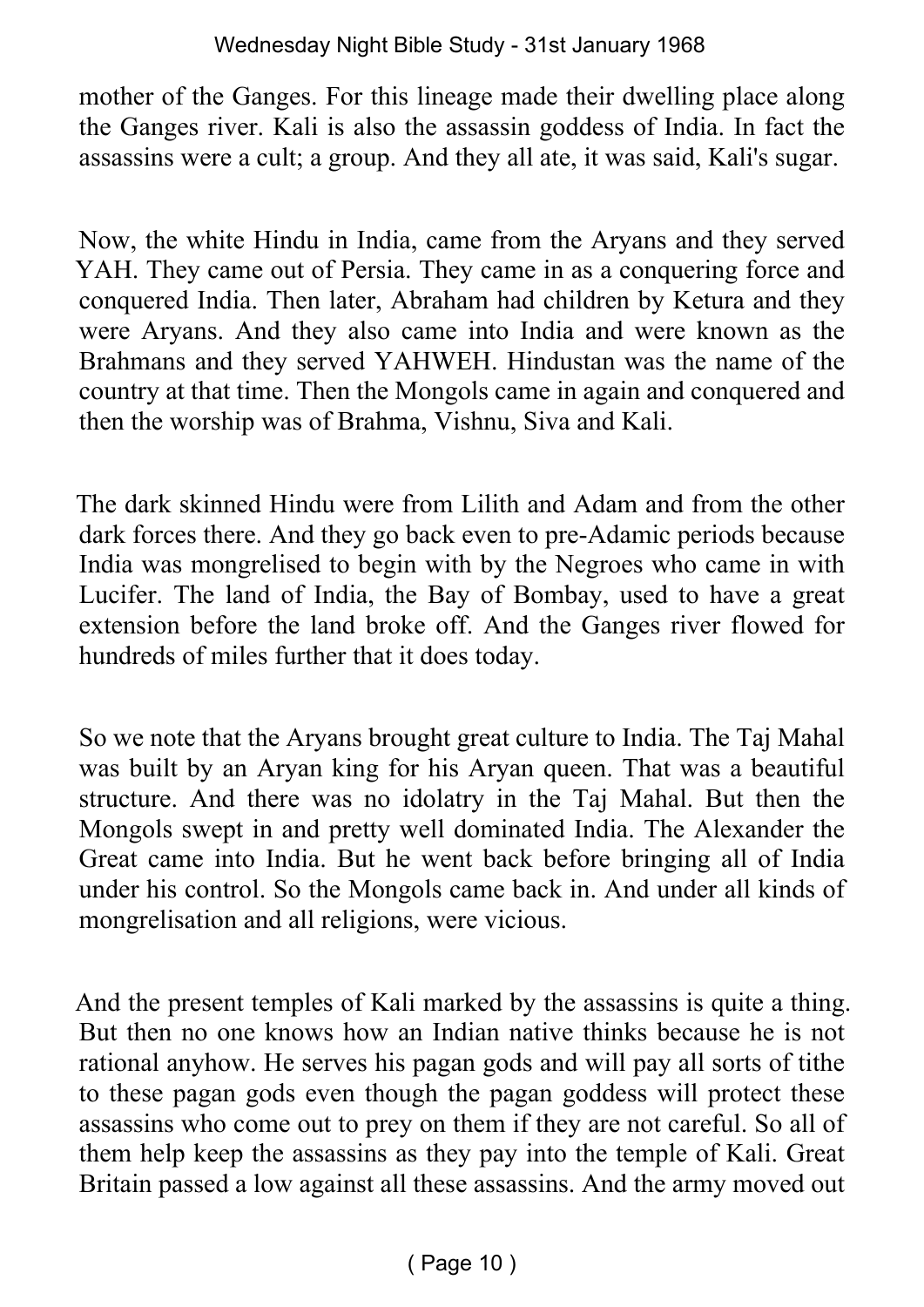into the field to stop the assassins. And while Britain held that colony, she reduced the assassins down to a little group who hid back in the hills and India became somewhat safe for civilization under the British mandate. We understand that now the assassins are back and there is no attempt on the part of the Hindu's to do anything about the assassins in this present situation. Nehru didn't do anything to stop them. In fact, he wore the sign of Kali on his forehead. I remember how when President Eisenhower went over to India, they wined and dined him and put the mark of Kali on him because Nehru was, I am sure, a Priest of Kali. But instead of Eisenhower saying: 'I can't accept this because I am a Christian, he instead accepted that caste mark.

**QUESTION**: Well, how will this effect Ike???

**ANSWER:** Well, if he is an Israelite, then of course all Israel will be saved in the end. But he isn't a good one because he did take Kali's mark. But then a lot of Israelites have gone into idolatry at times then came back. While Moses was up on the mountain getting the law, remember, that they made a golden calf. So they did these things and brought judgement on themselves. But largely they still knew the truth.

#### **QUESTION: Is Ike a Swedish Jew?**

**ANSWER**: No, I don't think that at all. They have pages in the book at West Point. And they put all kinds of funny things in there. And they called Ike a Swedish Jew. But there is not one speck of Jewish blood in him or his relatives. But there is Negro blood in his blood line. And it is not more than six generations back because his grandmother was a Mulatto. Lizzie Stover was a Mulatto in the state she lived in. She looked white.

And the man who married Lizzie Stover didn't know she was not white. And when he found it out, he was very unhappy. But because his grandmother was an offspring of a Mulatto, then Eisenhower told his grand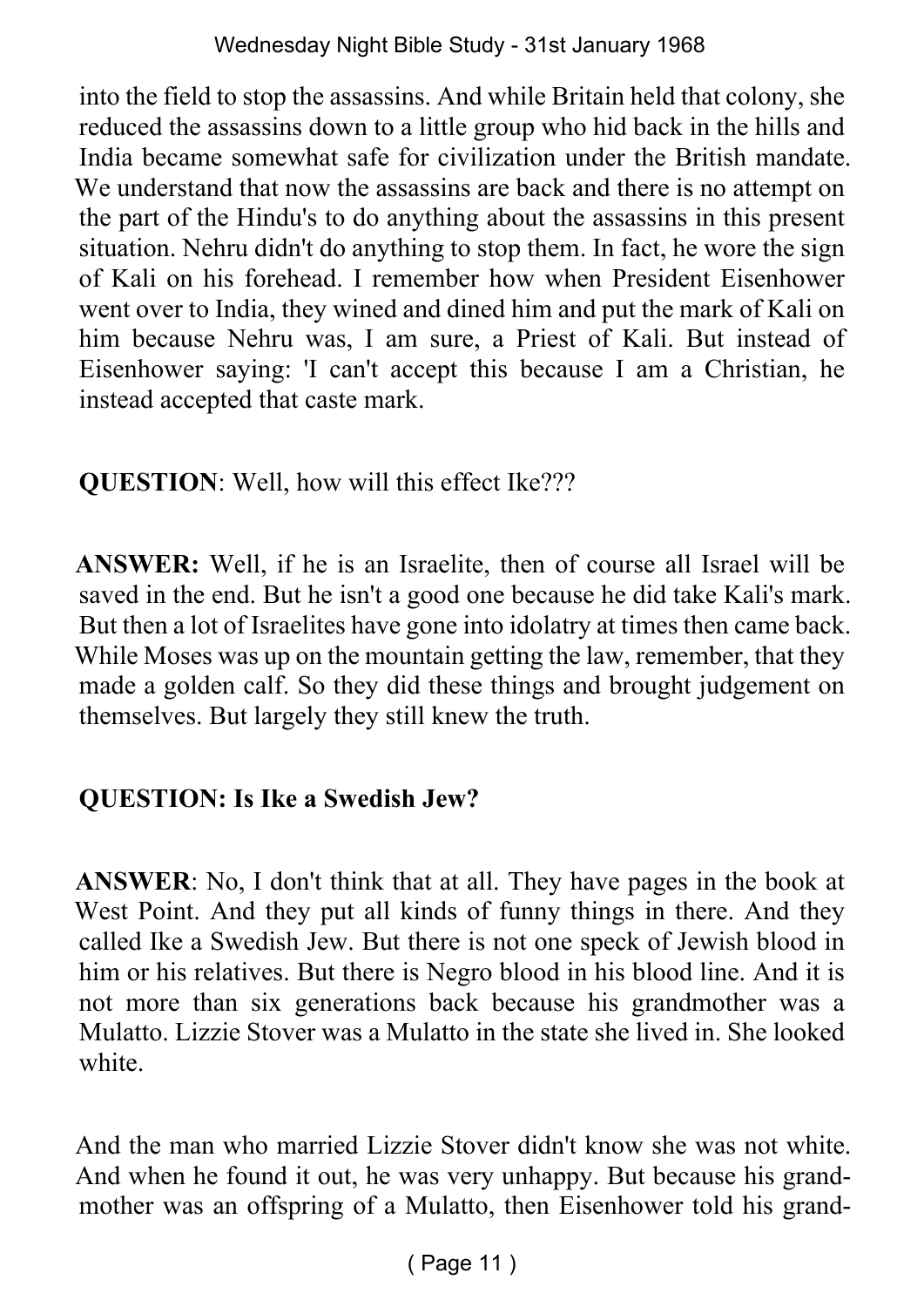mother that some day he would destroy all segregation in the United States. So way back when a boy, he promised that he would someday have a part in ending segregation. Then when he got into West Point this idea wasn't popular at that time, so he was as anti-Negro as any man in the service.

In fact when General Douglas McArthur had Ike as his aid, when he was in command in Washington, D.C., then McArthur said: 'Ike was not a very good soldier, so he would never give him a promotion because he just said yes to everybody no matter who he was with.' This is in the book about McArthur. Eisenhower never liked McArthur and didn't like it that he didn't consider him a good soldier. But when Ike became Commander of the United States force during the war, this proved true.

However, prior to this time, he said it was a very impractical thing to integrate Negro troops and white troops because Negro troops don't think and react like white troops. He said that they are slower to think and this is a dangerous situation. I have Ike's statement where he says that Negro troops jeopardize the strength of an army especially a white army, for they think differently, act different speeds, and don't stand under fire. They run to the background. They are best used in transport and other jobs. That he would always oppose any integration in the United States Army. This was his own statement. But as the country under the influence of the Supreme Court, etc, moved into the program of integration, he said that to integrate the United States would end forever, this problem of fusion of the races. So he just contradicted himself.

Now, I have a book titled "I Was Eisenhower's Secretary". And in this book, she tells about Ike's grandmother being Lizzie Stover. However most of the Eisenhower's were all white. But they had absorbed this marriage to Lizzie Stover. But there was not Swedish Jew in Eisenhower's line. They just used this as a banter, because he was so tight fisted in a trade. And they couldn't get the better of him. So they called him a Swedish Jew. That was in the days at West Point. You could say, you are a 'kike' or a Jew and get away with it. But now they have taken in the Jew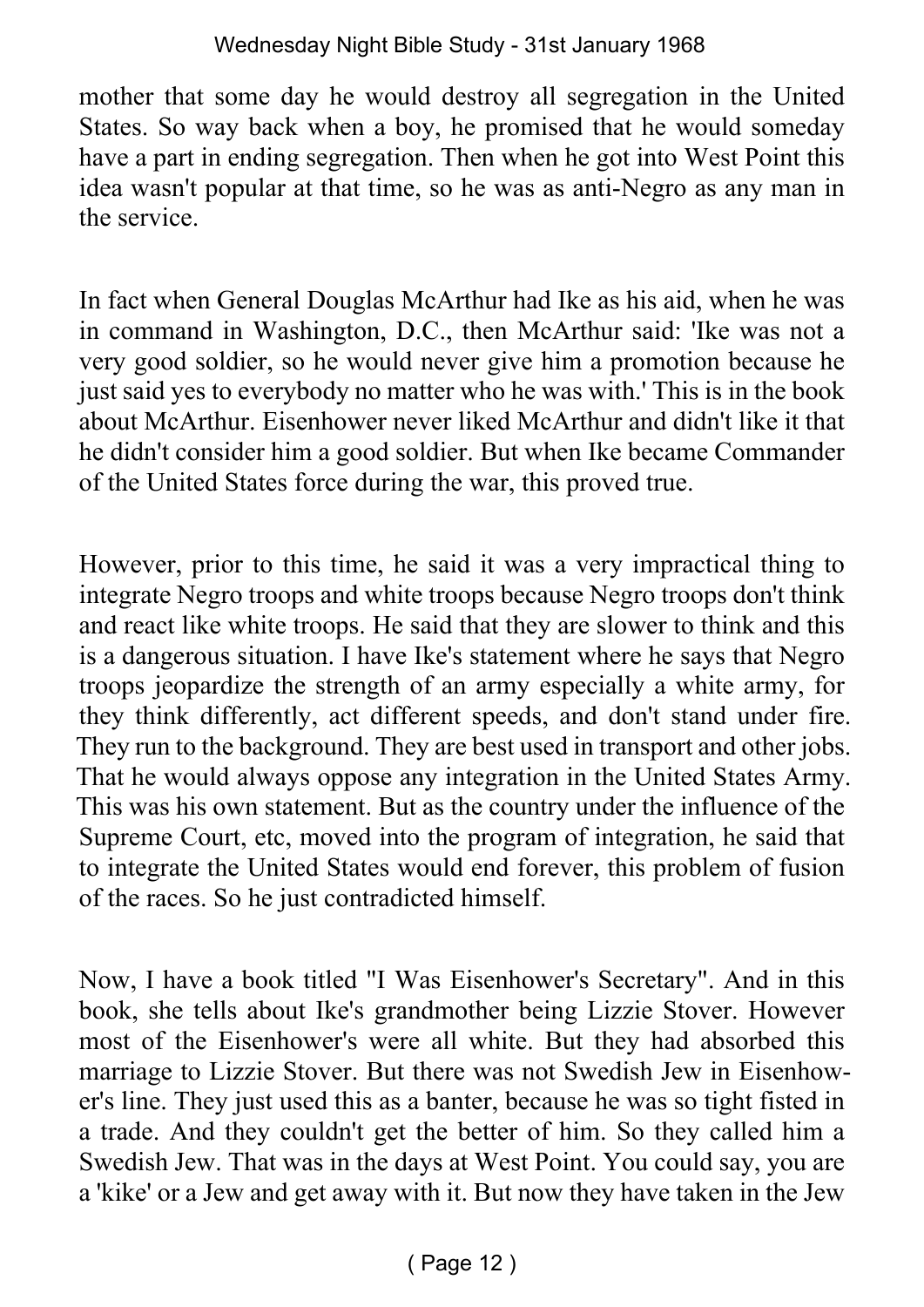and we have Jewish Generals, and Colonials. But when you have men like Sellers in the House and Jacob Javits in the Senate, they appoint Jews to West Point.

**QUESTION:** Well, Barbara Streisan is from the serpent line isn't she and others???

**ANSWER:** Well, there are tremendous things in the scripture and many things have been hidden in verses that are hard to understand. In the Apocrypha books which the Catholic church helped to put out, there were so many things, from the days of the books of Seth, of Enoch, and so forth, that would have revealed too much, the Jews who were contending the Faith had a hand in not canonizing these books. So the books with a lot of mystery in them concerning the emblems, the symbols, the beasts, and all these things, they ruled out of your Bible. But you sill have enough in your Bible to know that "A wayfaring man shouldn't error therein." Although some of them do.

The fact remains that the truth is still here. I can take 64 of these books which are genuine and prove anything we need to prove in the entire program. But I don't have to get along with just those for I have lots of books which they didn't canonize and these are also important. I think all the books are going to be restored to the House of God, the Kingdom of Israel. Of course when the LORD comes, we will know as He knows. But these scrolls, scriptures, records which are sacred, are going to come back. It will make a bigger Bible. There will be 153 books in it.

**QUESTION:** I finally found what I was going to ask. It is in Chapter 3 of Zachariah, verse 1 through 4. Who is standing there?

**ANSWER**: This was Joshua, with Lucifer contending against him. This is symbolic. It is explaining that man is not going to be the victor by himself. That man with all his righteousness , is just filthy rags. But God said He was going to remove these filthy rags from Joshua and then clothe him with righteousness. This is God's covenant with everyone of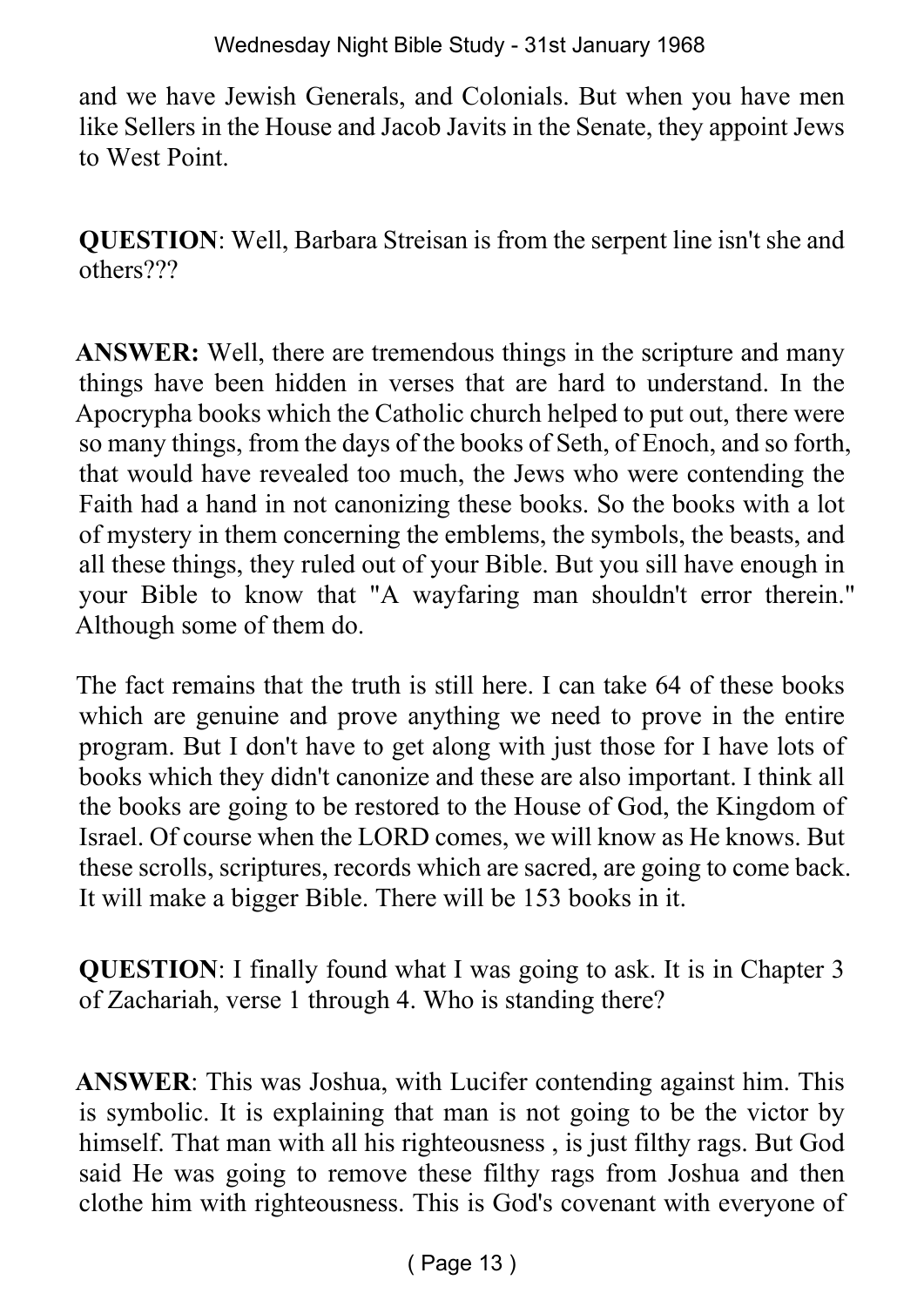Israel. "Arise and shine, thy light has come, and the Glory of God has risen upon you." So the radiant garment is the sign of imputed righteousness to Israel, to her commanders, to His Kingdom people. The power which would defeat Lucifer was to be the Glory of God resting here on Joshua.

And all his transgressions and anything which Joshua had done wrong was to be wiped away in the atonement anyhow, which was still coming. Joshua is an example and this still rules up into our time. For this was a prophecy being made here. Again in the areas of leadership, as we battle the anti-Christ, we are not boasting of what we have done, but we stand on the righteousness of God who is our Father.

**QUESTION**: Well, on down to verse 8, it talks of the Branch which God extends to us.

**ANSWER:** Now again, the body of God is considered the Branch of the Nation. And also, my servant which is a branch. And in talking about all Israel being the Olive tree, then Ephraim and Manasseh were two Olive trees that stand by the God of the whole earth. So remember, the nations said God make us as Ephraim and Manasseh. So the Anglo-Saxon people were to be two powerful branches that would emerge to be a protection to the House of Israel.

Again we have the two witnesses, church and state. The state or nation bears witness to being Israel. And the spiritual centre is found in the heart of the Kingdom, and this is the Church. So where the Church exists, where you have the throne, this is the Kingdom of Israel. These two witnesses, abiding witnesses, unto the end. The filthy rags is only a symbol of man's righteousness when measured up to God's. It takes an atonement for His people to bring forth their righteousness. Thus at the climax of the age, then it is; "Arise and shine, thy light has come, and the Glory of God has risen upon thee."

**QUESTION:** In verse 9, it talks about the seven eyes of the LORD.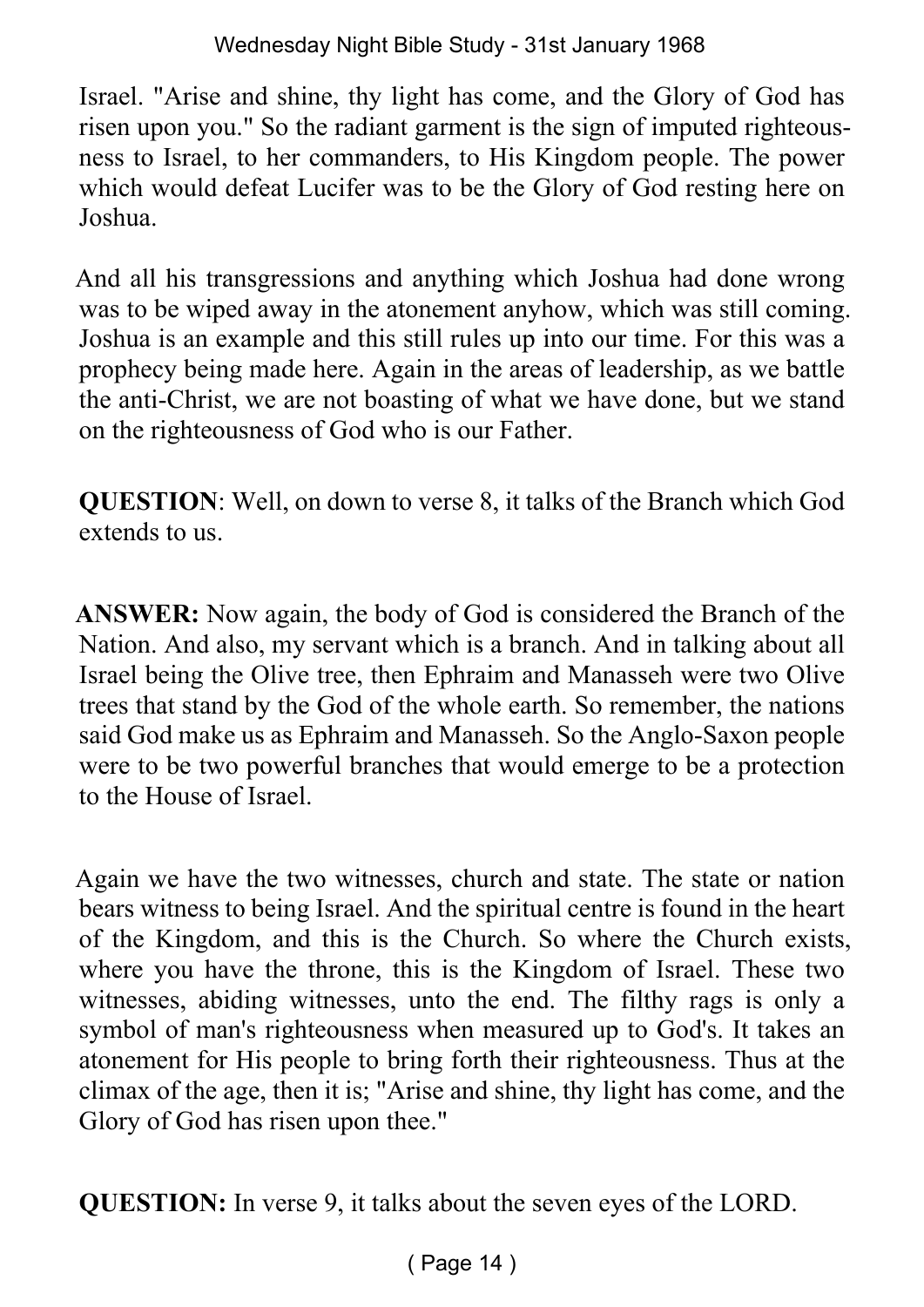#### Wednesday Night Bible Study - 31st January 1968

**ANSWER:** This is the seven-fold (perfect) spirit of God.

**QUESTION:** Why seven eyes in particular??

**ANSWER**: Well, it would take an hour to answer. But this is again the seven-fold spirit of God. This is again the magic seven. This is the plains and dimensions in which the spirit of God is Omnipresent.

**QUESTION**: Those lost books of the Bible, are they genuine or pho**ney???**

**ANSWER:** It depends on what you are talking about. Sears Roebuck published a book called "The Lost Books of the Bible" and "The Forgotten Books of Eden." Well, largely these volumes have been edited and changed by the Catholic church. When they canonized the scriptures, people were still showing up with books they hadn't canonized and most of these books were inspired. Most have a right to be in the scriptures, but not as the Catholic church has changed them.

Now, the book of Nicodemus, this Gospel of Nicodemus is almost perfect as it was written, except for a few little things like the wood of the cross and so forth, which the Catholic church added. The Gospel of Nicodemus was put back into its original shape. And when Oxford translated it, they put it in its original shape except for a few little spots where they still have some of the Catholic church version. But it established the power of the resurrection, and the Catholic church would not admit it in its present, for it has no limbo, no purgatory, no hell.

It has Christ going into the Netherworld and taking all His sons out of there; taking them into glory. It sites that He took captivity captive and led His many sons on high. The Catholic church doesn't want this. They want them in limbo. And if they don't pay out quickly, they go into purgatory and slide on down. And if they don't get out of purgatory, they land in perdition which is flaming fires and so forth. But if you don't have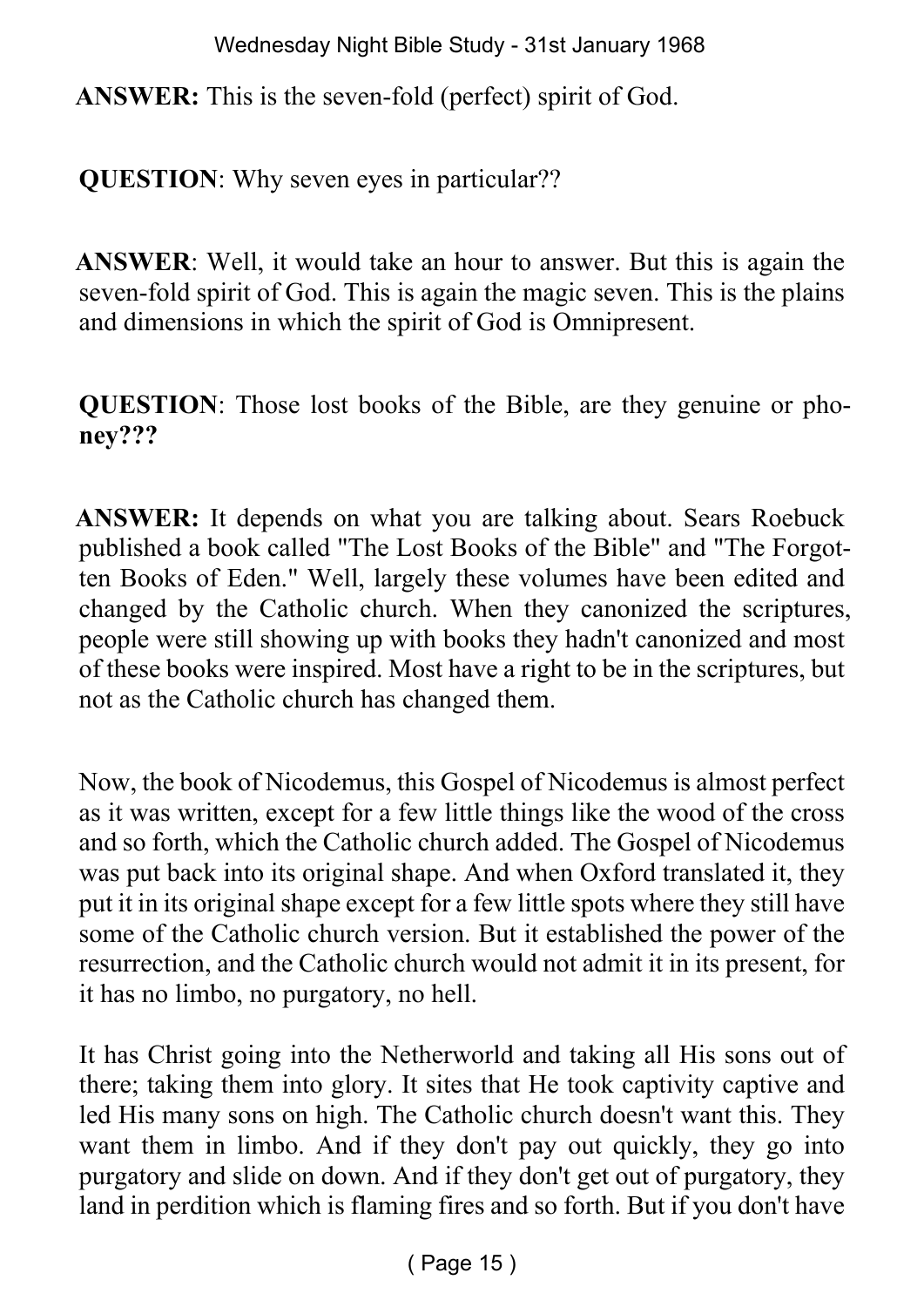flaming fires to scare them with, they won't pay the money to get their loved ones back up out of there. This is the whole reason for this. See? Some Catholics believe this and some don't. And most Priests have to endure it. They go through the rites and rituals and shake the gourd to drive off the evil spirits and all these things.

So there are many things phoney today in the Catholic Church. But yet there are a lot of good Christians and Priests in that church. They just got stuck with all these phoney things. And are forbidden to find out how these things got into their religion. At the same time I think that inside of America, the Catholic Church was making some advances. For instance, they refused to sell indulgences which was a concoction of the Jew, after they gained control of one of the Popes and some became Catholic Cardinals.

This indulgence was that if you wanted to violate divine law, maybe fornication, for \$10.00 and then confess to the Priest. You could get a real break on this, if you would come and pay \$100.00, say, for it in advance, then you could go sin and not have to come to confessions. You could get so much boundary on this by getting your sins forgiven before you committed them. This was called Papal indulgence. This isn't practical you know. And there may be some Catholics who won't like this on this tape, but it is still true.

I can prove this by the Encyclopaedia and I also have shelves full of Catholicism and who put what into their religion. Like the bodily assumption of Mary. You know Mary was buried in Glastonbury. But it was, I think, in the 1930's that they decided that she bodily ascended into heaven. So from then on they taught the bodily assumption of Mary. Now, I don't think it makes too much difference, but she is still buried over in Glastonbury. Since Christ ascended into the heavens, long before she died, this bodily ascension is just one of their tales.

But I always thought that one of the saddest things in the Christian religion, is this selling of indulgence. In other words, you might find some situation, some position there the Priest might pray for a person. And if he was a Bishop of the Church, or a Priest, and a person came to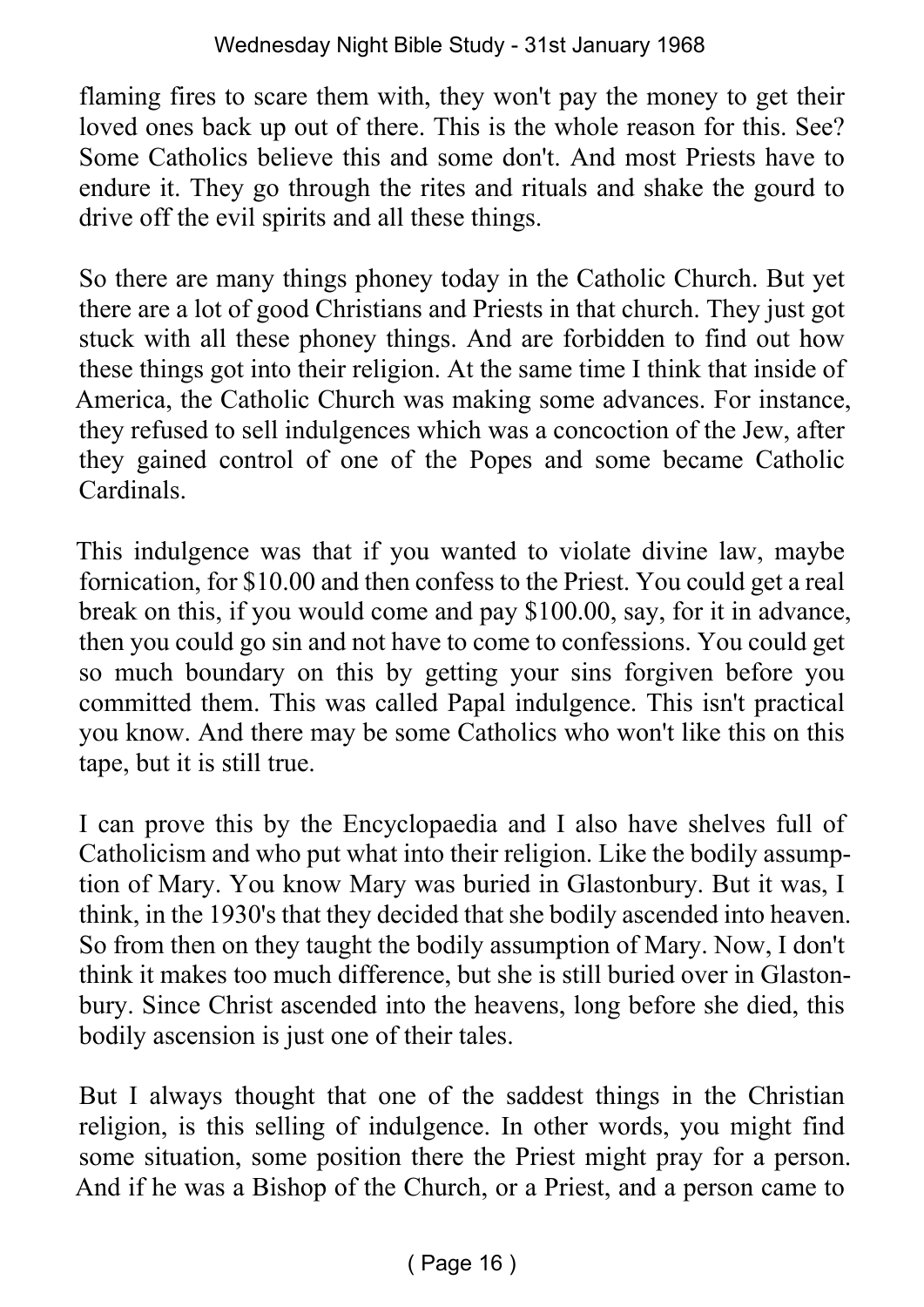him, and he prayed for them, he could remit their transgression because remember, that Jesus said: "Behold I give to you the Keys to the Kingdom and whatsoever ye shall release, shall be released. And whatsoever ye retain, shall be retained." So they could translate this as that Christ had given this authority to His clergy so that they could pray for this repentant transgressor and remove his transgressions as far as the east is from the west. Or if he wasn't repentant and acting in revolutionary attitudes toward the church, he might have to retain them. But the fact remains that this forgiving a person's transgressions before they occur, giving them the right to go out an commit ten transgressions for so much money, this is wrong. And ignorant Catholics then go out thinking they are forgiven and there is no transgression against them.

You could never have any moral law with this. It is that reason most Catholic societies do not have moral law. And the people are more ignorant. You go into Mexico and down into South America and over into Spain and they have no moral law in Catholicism until people got brighter in that country to know that the wealthy bought these indulgences and the ignorant went along with it. But there has been much argument inside the Catholic church among the Priests as to this selling of indulgence. But this is just one of the areas of error in that Church. In the book of Revelation, God said He had many things against this church, such as the doctrine of the Priest-craft, the doctrine of the Nicolatians and so forth. But I know thy faith, thy strength and thy charity. But He denounced their Priest-craft saying it controlled the bodies and souls of men.

And yet, God said all Israel is going to be saved, no one is to be put into perdition forever and forever, and there is no purgatory and never was. This was all ghosted up by the Babylonianism sowed in. And in Babylon, if you didn't serve Baal, who was Lucifer, then Lucifer put his own people in purgatory. And they transferred all this over into Christianity. Baalism, even the Pontiff, the title of the Baal Priest and even his cap is the same cap as well as the robe which was worn by the Babylonian Priesthood. And the Vestal Virgins are those who gave their life service to Baal. And the Catholics have this woven into a certain extent. And in Priest-craft all these in service are Vestal Virgins. In other words, this is the principal of it although the average convent today may not be run like they run the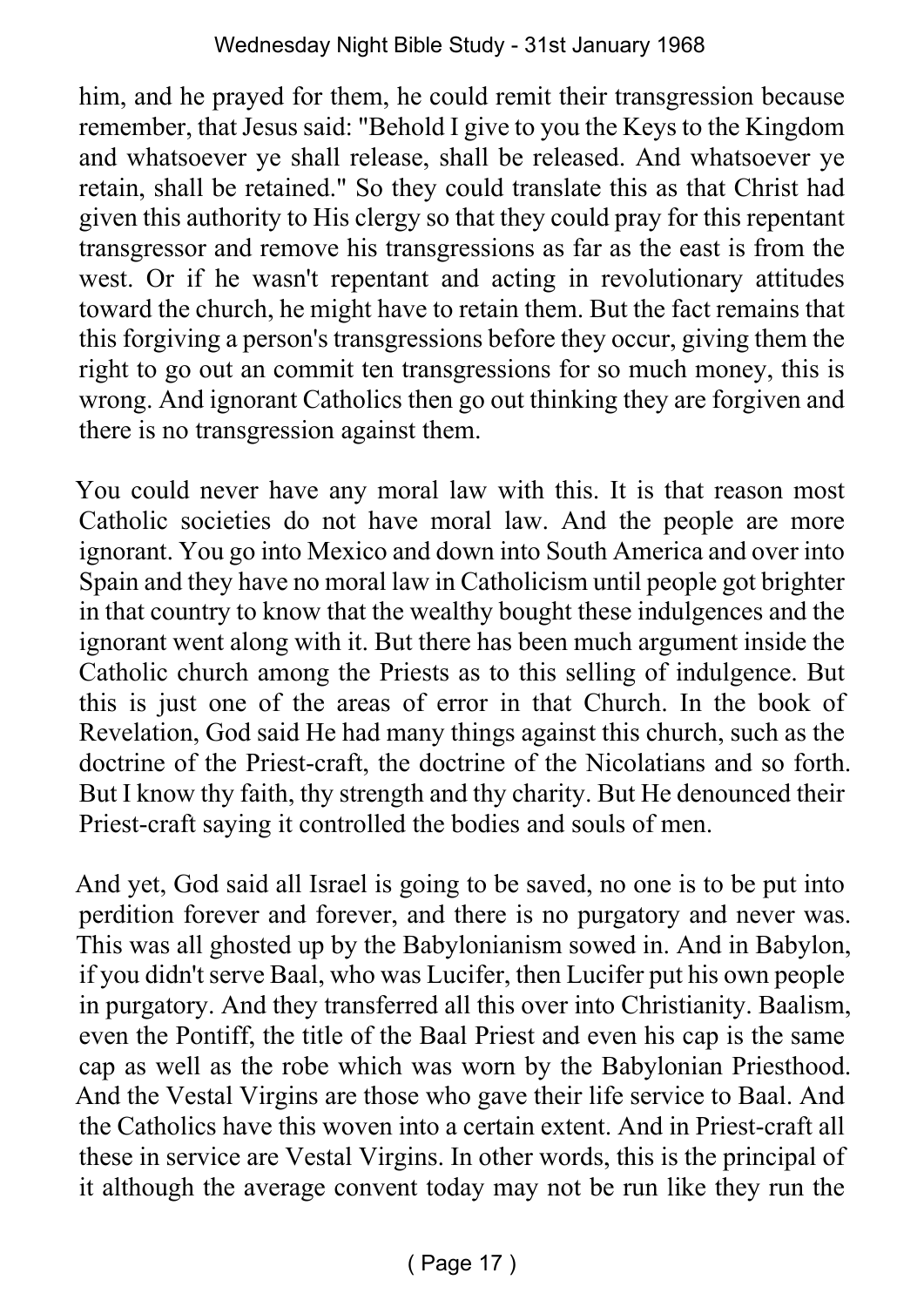Vestal Virgins of Baal. Still this is the beginning of the idea of this service. I don't believe that Mr. (Koloque) who wrote a fantastic garbled version of this. And I don't believe the doctrine put out by most of these anti-Catholics because most of them put out the most obnoxious stories of what is going on which is not necessarily true. Many of the Protestant ministers are just as evil as the Catholic Priests. On the other hand, this goes the other way also. I think many of the 'Sisters' were conned into a life which is neither good nor healthy or natural. But they do service. And their charity is one of the things they are known for. I think today we have a hateful type of ministry that wrote books which are entirely morbid. But they are sold by Evangelists who thought they saw the anti-Christ set up in Rome and the Roman Empire being rebuilt in their theology.

These futurists thought that Rome had to be rebuilt and therefore they had to have an anti-Christ in Rome. The head of the Roman government would be the anti-Christ and the head of the Roman Church the false prophet. But I can show you these books on my selves. But they are not basically true. Hislop's "True Babylon", does show the transference of Babylonianism into the religion. But I can say today, that Catholicism believes in the Virgin Birth and the Blood Atonement. And this is far more that we can say for the majority of the National Council of Churches and so forth. They have dropped even lower than this for they deny the deity of Christ.

**QUESTION**: Who then would be the false prophet???

**ANSWER:** Very easily, the false prophet comes out of Jewry and this design. The false prophet is in al religions which are anti-Christian. And the Catholic Church is basically not anti-Christian. They do identify Jesus as The Christ, the Embodiment of God. They do say that Mary is the Mother of God. They do fulfil the magnificat of Matthew. The false prophet does none of these things. And Jesus said of the Catholic Church, 'I have some things against you' and this was their area of Priestcraft. But the woman who rides on the Beast and the Beast sits on seven hills, this is in Revelation. And some writers come out and say that Rome sits on seven hills. But this is not what is being talked about because Jesus said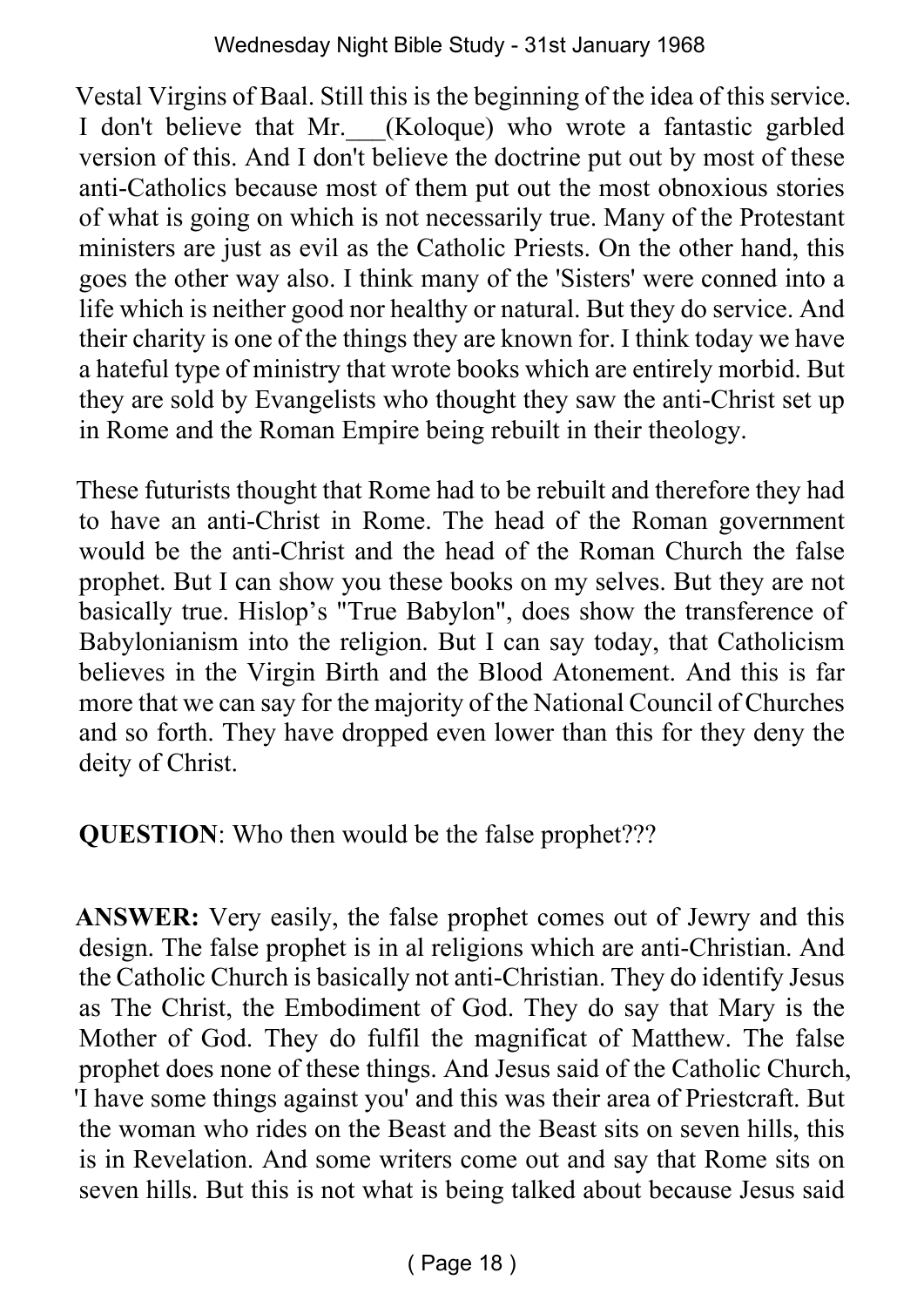that 'seven hills' are 'seven kingdoms.' Five have fallen, one is, and on is yet to come, and the eighth is out of the seventh. So this 'seven hills' of Rome is all marlarky. That this is Rome just isn't true and never was. But today organized religion that is moving into theosophy has this system of the anti-God. Again it is the program of Paganism. And Jewry sponsored most of the pagan religions of the world. Most of the High Priests of paganism are Jews. So when you get to Satanism and anti-Christ and false prophets, these have to be Jews for they are the children of Lucifer.

**QUESTION:** Who is this woman riding on the Beast??

**ANSWER:** The mother of harlots, the abominations of the earth, this is the false prophet. This woman symbolizes the false church whereas the Bride of Christ is the House of Israel out of which the true Ecclesia comes. But this woman rides on all the Empire powers until finally the people rise up to burn her with fire. But you see, each time some of the Preachers think this is it, so ever so often, someone comes along and they make anti-Christ out of him. The closest they came to being right was when Genghis Khan came out of Asia and was conquering Christian cities as he moved in. Martin Luther said here is the anti-Christ.

And the Pope and Martin Luther signed a concordat. And the manhood of Germany, Rome and Britain and Scandinavia came to fight Genghis Khan and his Mongol hoards. And the heart of Europe, all the way to the mountain, was torn by vicious battles because the Mongol hoards were coming in to destroy Christianity. And it was the Jews from Venice who had set up Genghis Khan.

They had a deal with the Mongols whereas the Jews wore yellow arm bands so the Mongols wouldn't kill any of them with their yellow arm bands. They could go in and out of the city anytime they wanted to. They wore their yellow arm bands for protection. And Martin Luther discovered this. Long after Martin Luther was dead, the hoards were still trying to come in. But Martin Luther referred to the children of anti-Christ as wearing the yellow arm bands. And he told the leaders of Germany that they should deport every Jew and take all their wealth, for they had taken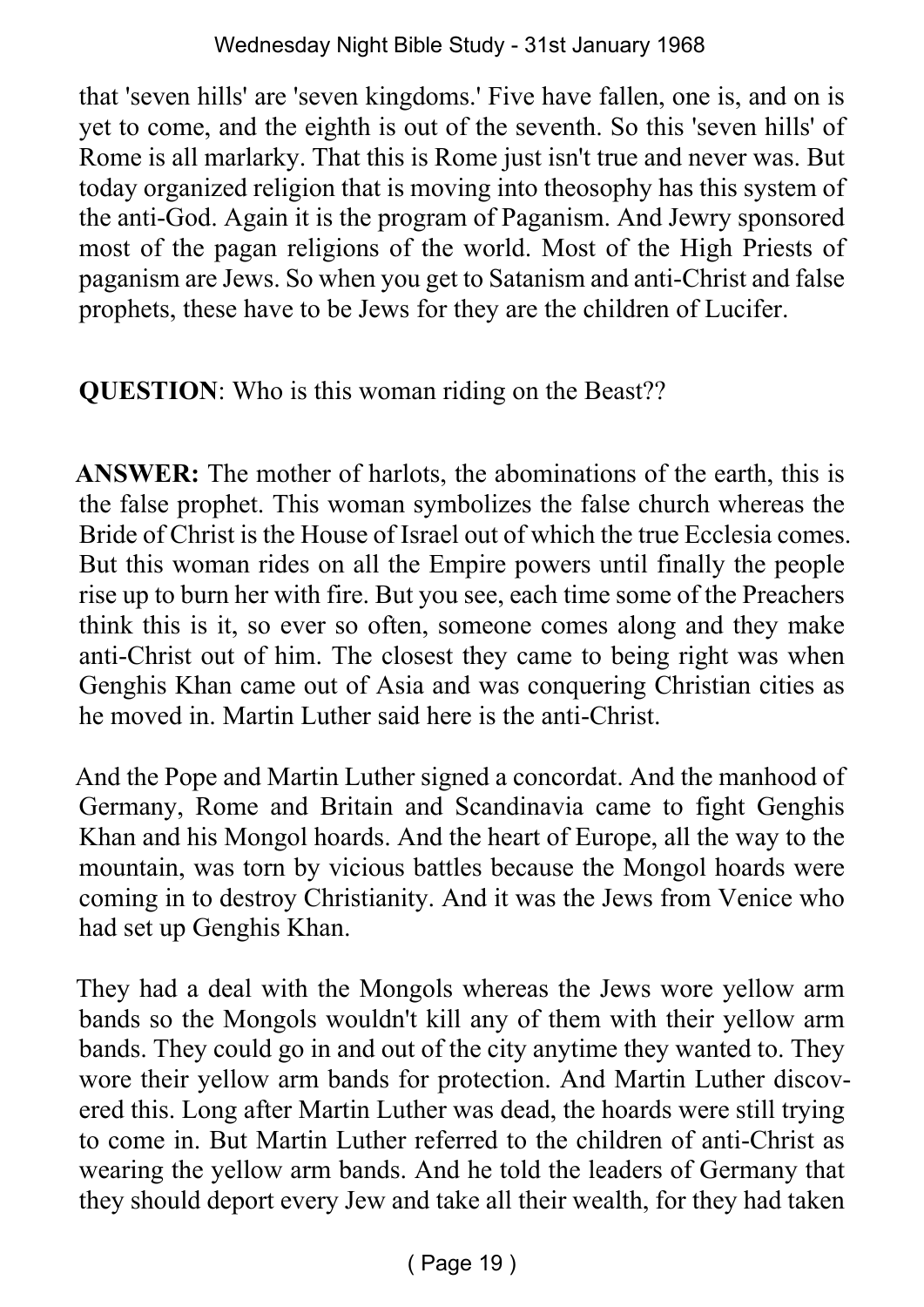#### Wednesday Night Bible Study - 31st January 1968

it from the German people. I have all the works of Martin Luther, and you can see this.

Now, at that time, beast power rested with Genghis Khan. This was the seventh which received a wound nigh unto death. Then the eighth was to come out of the seventh area and this is world communism. And it gathers the same hoards out of Asia, out of Russia, and the same power comes against the Christian world once again. Since the Red Revolution it has been growing into the picture. We have now and this is the last anti-Christ power and program, so of course the false prophet rides upon this power. The economic program is also a part of the design of the Beast System.

**QUESTION**: I hear that the Viet Cong are wearing yellow arm bands???

**ANSWER:** Some in Saigon are wearing yellow arm bands. But how could you tell one from another? end of tape

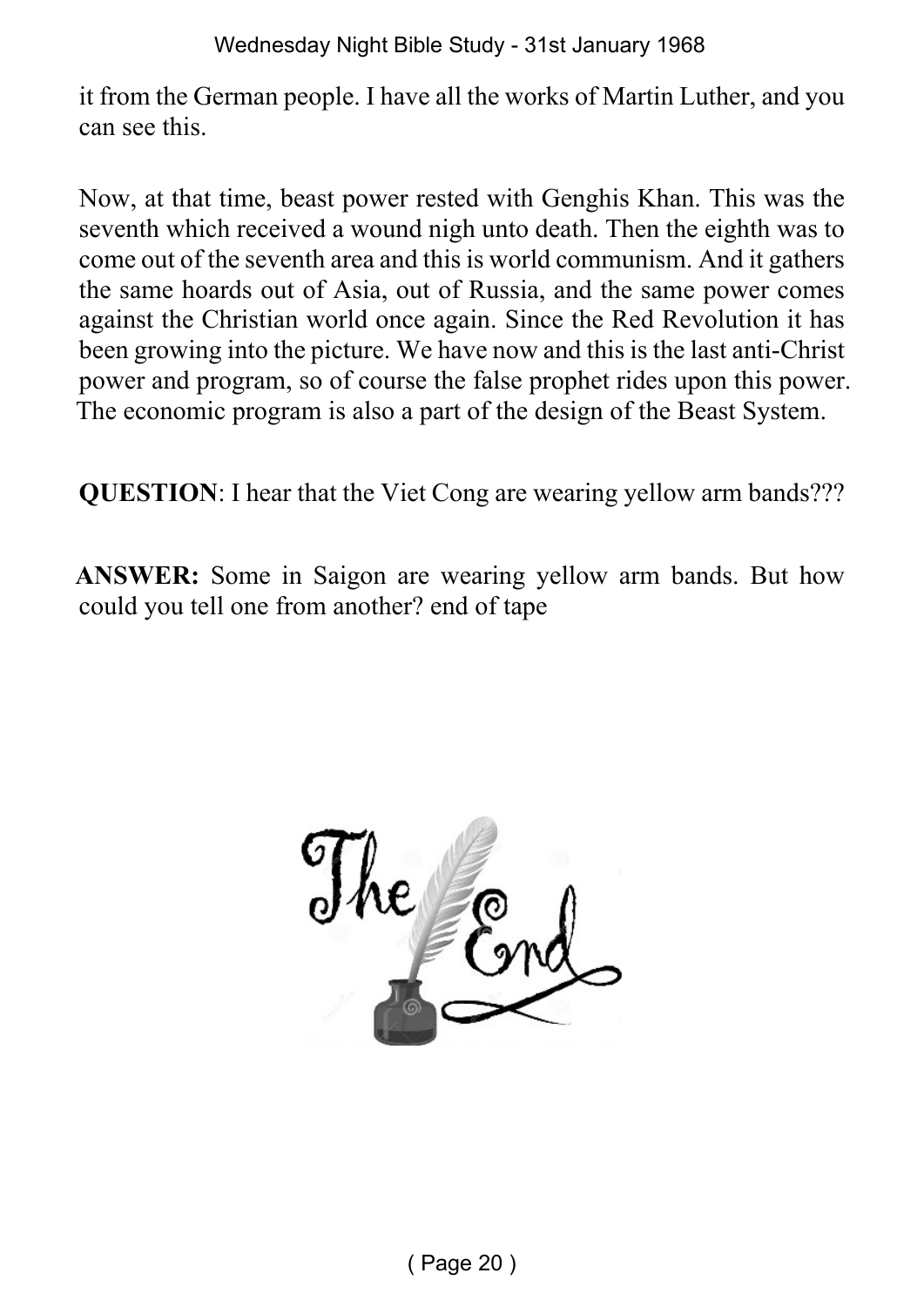## **Dr. Wesley A. Swift**

Dr. Wesley A. Swift, the son of a Methodist minister, was called to preach in his teens. He was a dynamic, inspired speaker who taught uncompromising Biblical truths ignored by modernist ministers. His

anointed preaching brought forth a high spiritual dimension of understanding to the Kingdom Identity message, giving "life" and "power" to the Sacred Word. Even the antichrists acknowledge that, "Wesley Swift is considered the single most significant figure in the early years of the Christian Identity movement in the United States." Dr. Swift founded the Church of Jesus Christ – Christian in the 1940's, a ministry that spread the Kingdom Identity message nation-wide to YH-VH's Children, the White spirit-race known Scripturally as "sons of God". By teaching these truths to true Israel, this warrior-priest put fear in the



hearts of the enemies of Christ. Following Dr. Swift's death in 1970, his widow Lorraine Swift faithfully carried on the Church of Jesus Christ – Christian. We are highly honoured to be able to continue Dr. Swift's work, by placing those works that we have in print here on our web site ...preserving and earnestly contending for "the faith which was once delivered unto the saints"...for any and all to read.

We, at the Covenant Church of Yahweh hope that you will study, enjoy, and appreciate Dr. Wesley Swift's works.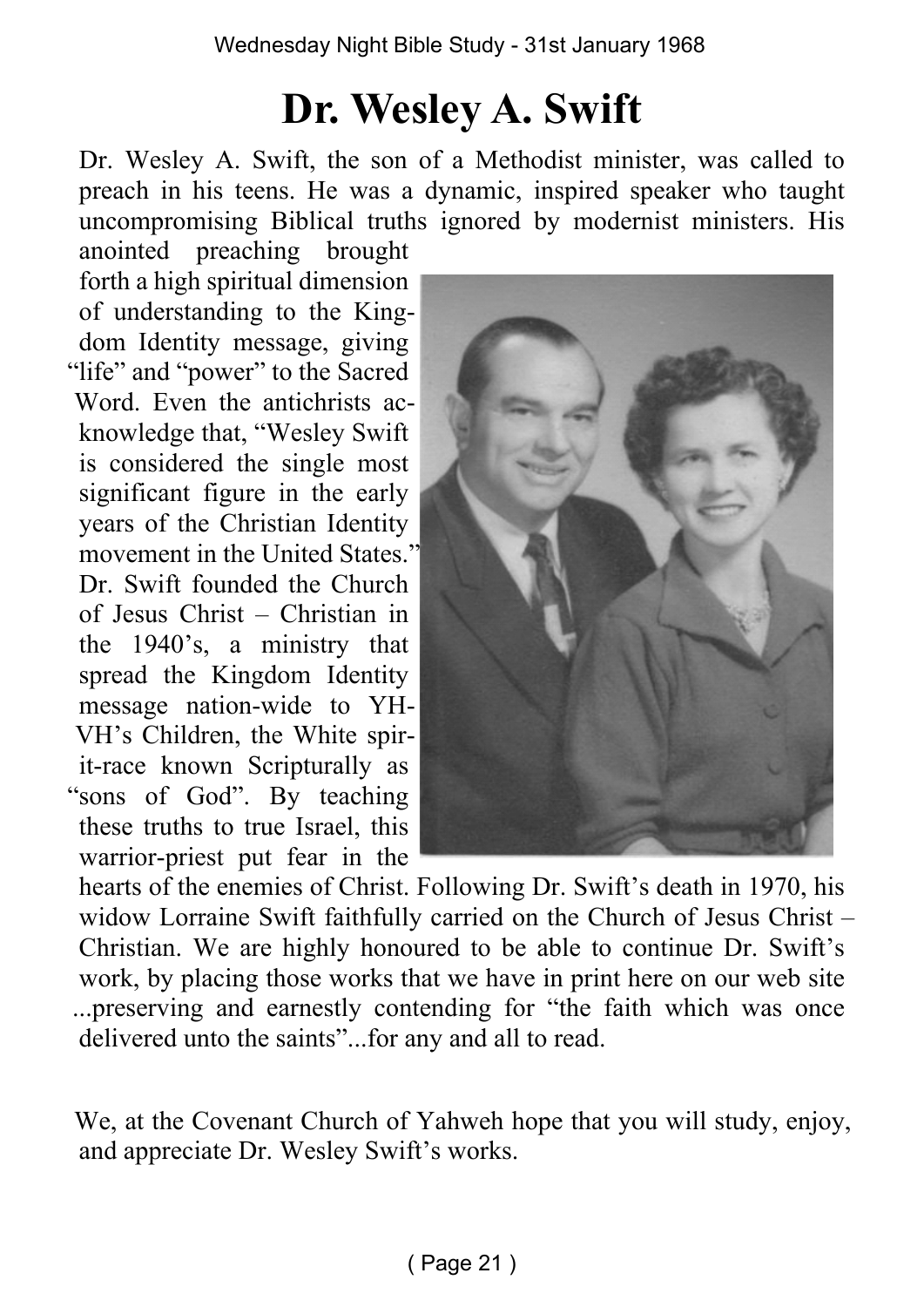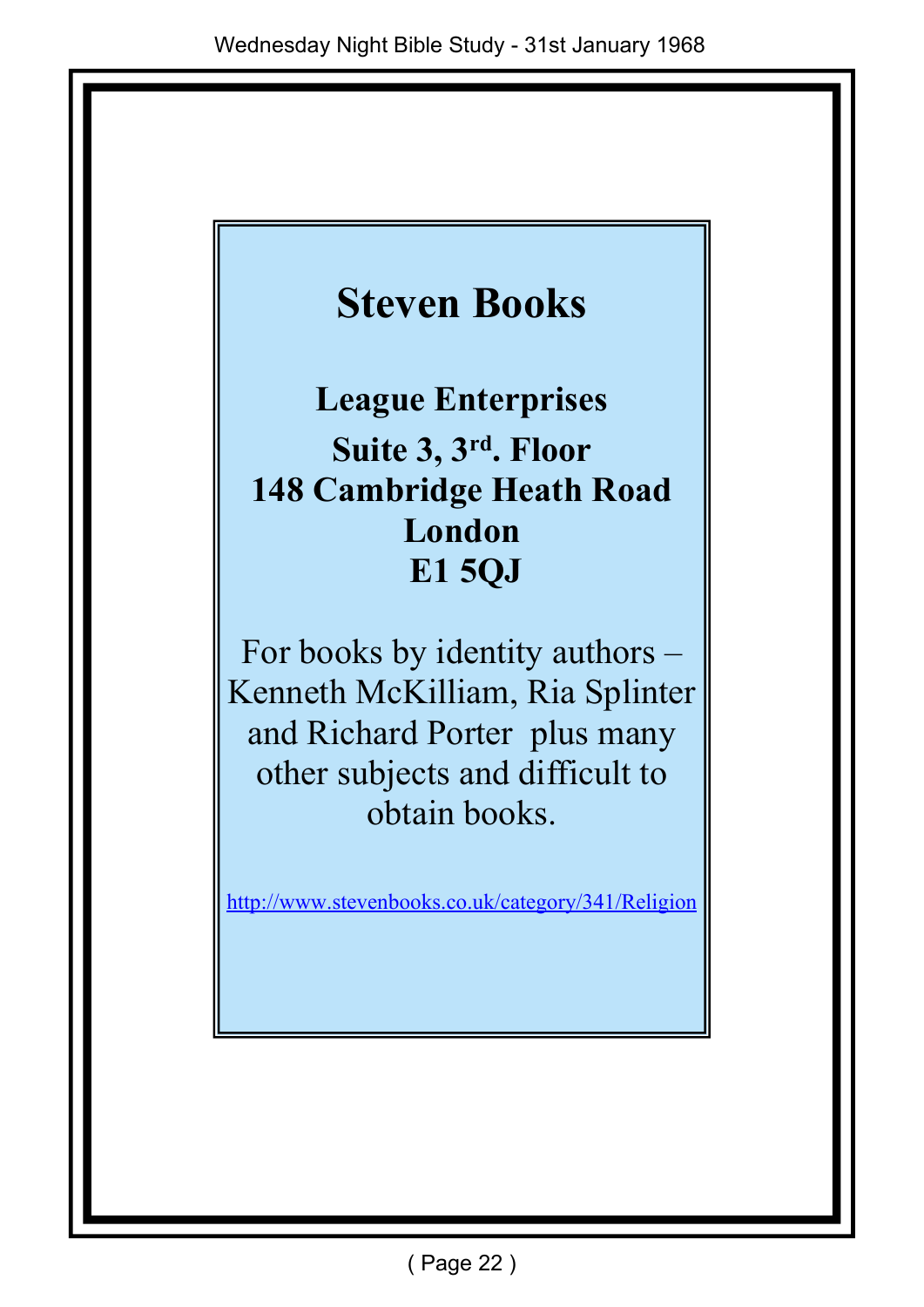# **Contact us for details of audio tapes and articles by:-**

**Dr. Wesley A. Swift**

 **Rev. Dr. Bertrand Comparet**

**Rev. William Gale**

**Captain K. R. McKilliam**

**Pastor Don Campbell**